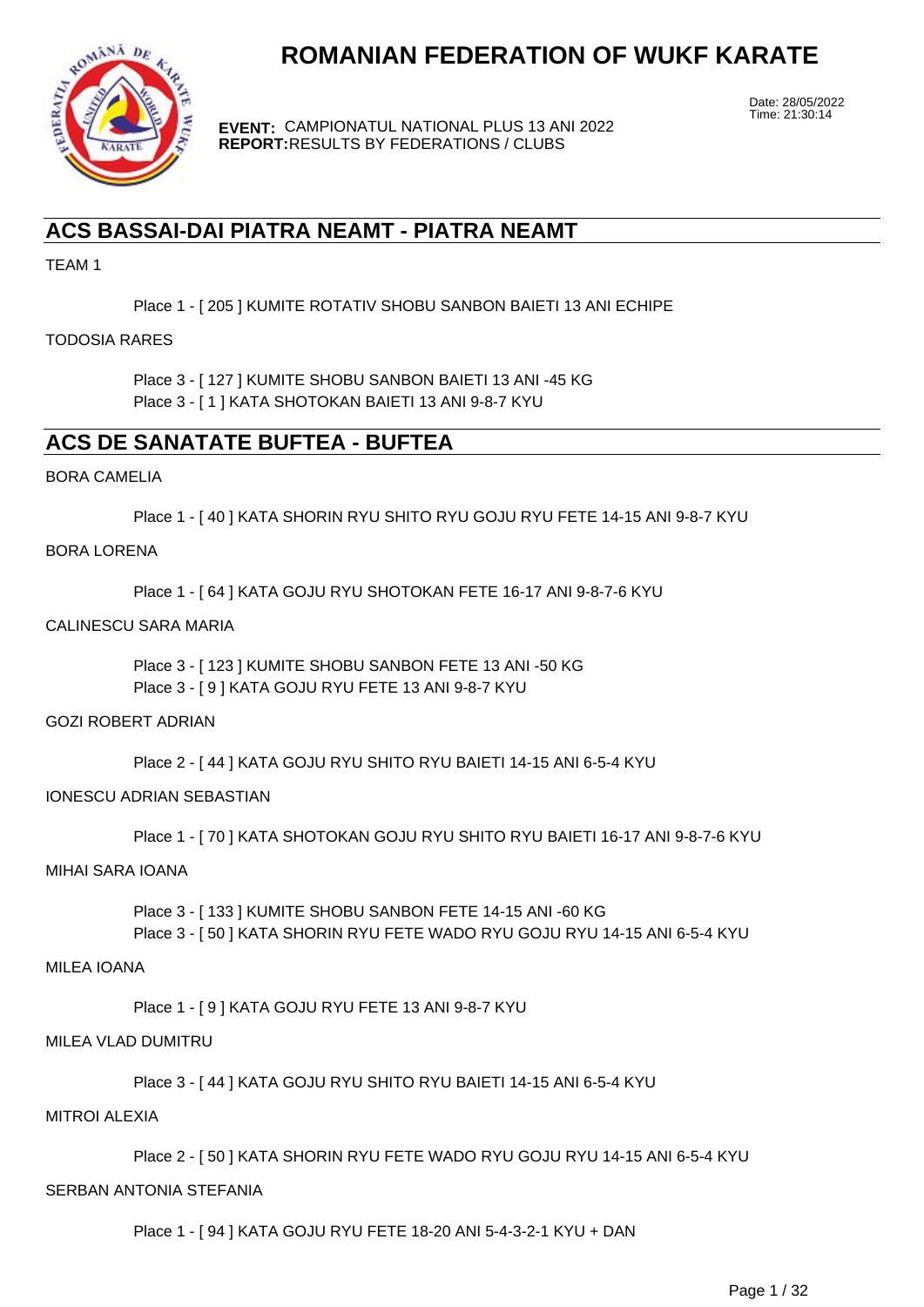

**EVENT:** CAMPIONATUL NATIONAL PLUS 13 ANI 2022 **REPORT:** RESULTS BY FEDERATIONS / CLUBS

Date: 28/05/2022 Time: 21:30:14

#### TEAM 3

CALINESCU SARA MARIA IONITA ALESIA CRISTIANA MILEA IOANA

Place 2 - [ 204 ] KUMITE ROTATIV SHOBU SANBON FETE 13 ANI ECHIPE

## **ACS ENERGIC KARATE BRASOV - BRASOV**

BOALA RARES

Place 2 - [ 143 ] KUMITE SHOBU SANBON BAIETI 16-17 ANI -55 KG

#### CIMPEANU GEORGE-THEODOR

Place 3 - [ 41 ] KATA SHOTOKAN BAIETI 14-15 ANI 6-5-4 KYU

#### DUMITRU EDUARD

Place 1 - [ 31 ] KATA SHOTOKAN BAIETI 14-15 ANI 9-8-7 KYU

#### NEDELCU NICOLE

Place 3 - [ 64 ] KATA GOJU RYU SHOTOKAN FETE 16-17 ANI 9-8-7-6 KYU

#### TEAM 1

BUMB MARIO GIOVANNI CIMPEANU GEORGE-THEODOR DUMITRU EDUARD

Place 3 - [ 181 ] KATA INTERSTILURI BAIETI 14-15 ANI ECHIPE

## **ACS KARATE BRASOV - BRASOV**

DAISA PAULA

Place 3 - [ 124 ] KUMITE SHOBU SANBON FETE 13 ANI -55 KG

#### GHERGHINA ALEXANDRA

Place 3 - [ 121 ] KATA FETE +36 ANI OPEN

#### OLTEAN ANDREEA

Place 1 - [ 163 ] KUMITE SHOBU SANBON FETE +36 ANI OPEN

#### PIRTICA ANDREEA

Place 3 - [ 101 ] KATA SHOTOKAN FETE 21-35 ANI 9-8-7-6 KYU

#### TEAM 2

GHERGHINA ALEXANDRA SOANCA ANDRA OLTEAN ANDREEA Place 2 - [ 186 ] KATA INTERSTILURI FETE 21-35 ANI ECHIPE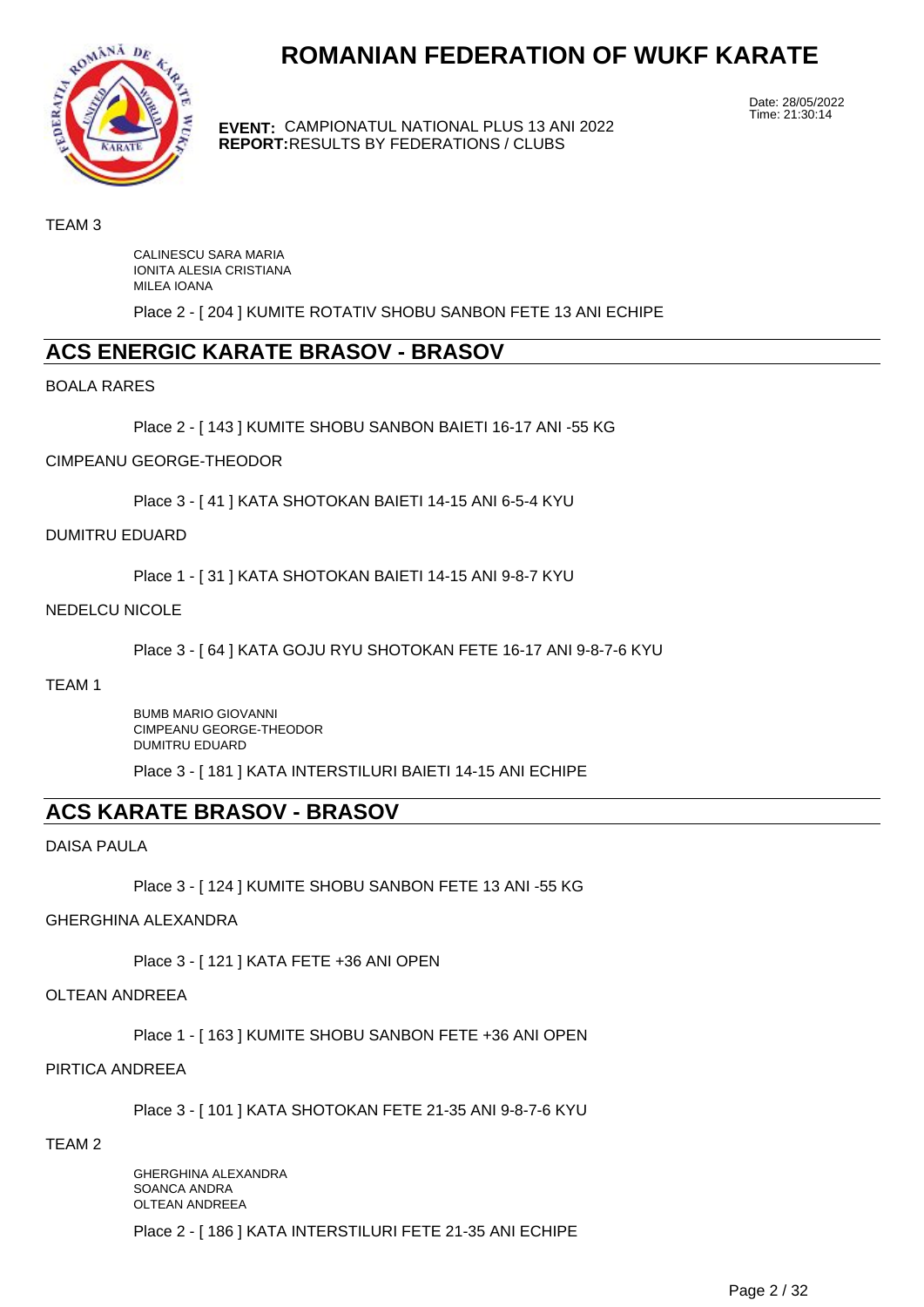

**EVENT:** CAMPIONATUL NATIONAL PLUS 13 ANI 2022 **REPORT:** RESULTS BY FEDERATIONS / CLUBS

Date: 28/05/2022 Time: 21:30:14

TEAM 3

PIRTICA ANDREEA OLTEAN ANDREEA SOANCA ANDRA

Place 3 - [ 194 ] KUMITE SHOBU SANBON FETE 21-35 ANI ECHIPE

## **ACS POLI KARATE - CLUJ-NAPOCA**

RASINAR CLAUDIA

Place 1 - [ 171 ] KUMITE SHOBU IPPON FETE 16-17 ANI OPEN

## **ASOCIATIA CLUB SPORTIV HOGHIZ - HOGHIZ**

COSMANESCU SANDEL

Place 2 - [ 122 ] KATA BAIETI +36 ANI OPEN

## **C.S. AKIRA BUCURESTI - BUCHAREST**

DUMITRU BIANCA ALINA

Place 1 - [ 147 ] KUMITE SHOBU SANBON FETE 18-20 ANI -55 KG Place 1 - [ 91 ] KATA SHOTOKAN FETE 18-20 ANI 5-4-3-2-1 KYU + DAN

GOGONETU CRISTIAN

Place 3 - [ 137 ] KUMITE SHOBU SANBON BAIETI 14-15 ANI -75 KG

#### GRIGORITA DELIA CRISTINA GEORGIANA

Place 2 - [ 36 ] KATA SHOTOKAN FETE 14-15 ANI 9-8-7 KYU

LAMDES ISABELA

Place 2 - [ 156 ] KUMITE SHOBU SANBON FETE 21-35 ANI -60 KG

#### MANEA DARIUS MARIAN

Place 2 - [ 162 ] KUMITE SHOBU SANBON BAIETI 21-35 ANI +85 KG -85 KG Place 2 - [ 120 ] KATA SHOTOKAN BAIETI 21-35 ANI 5-4-3-2-1 KYU + DAN

#### MIRON VLAD IONUT

Place 2 - [ 11 ] KATA SHOTOKAN BAIETI 13 ANI 6-5-4 KYU

#### NOVITCHI ANDRA RUXANDRA

Place 1 - [ 111 ] KATA SHOTOKAN FETE 21-35 ANI 5-4-3-2-1 KYU + DAN

#### PESTE VLAD CONSTANTIN

Place 3 - [ 161 ] KUMITE SHOBU SANBON BAIETI 21-35 ANI -85 KG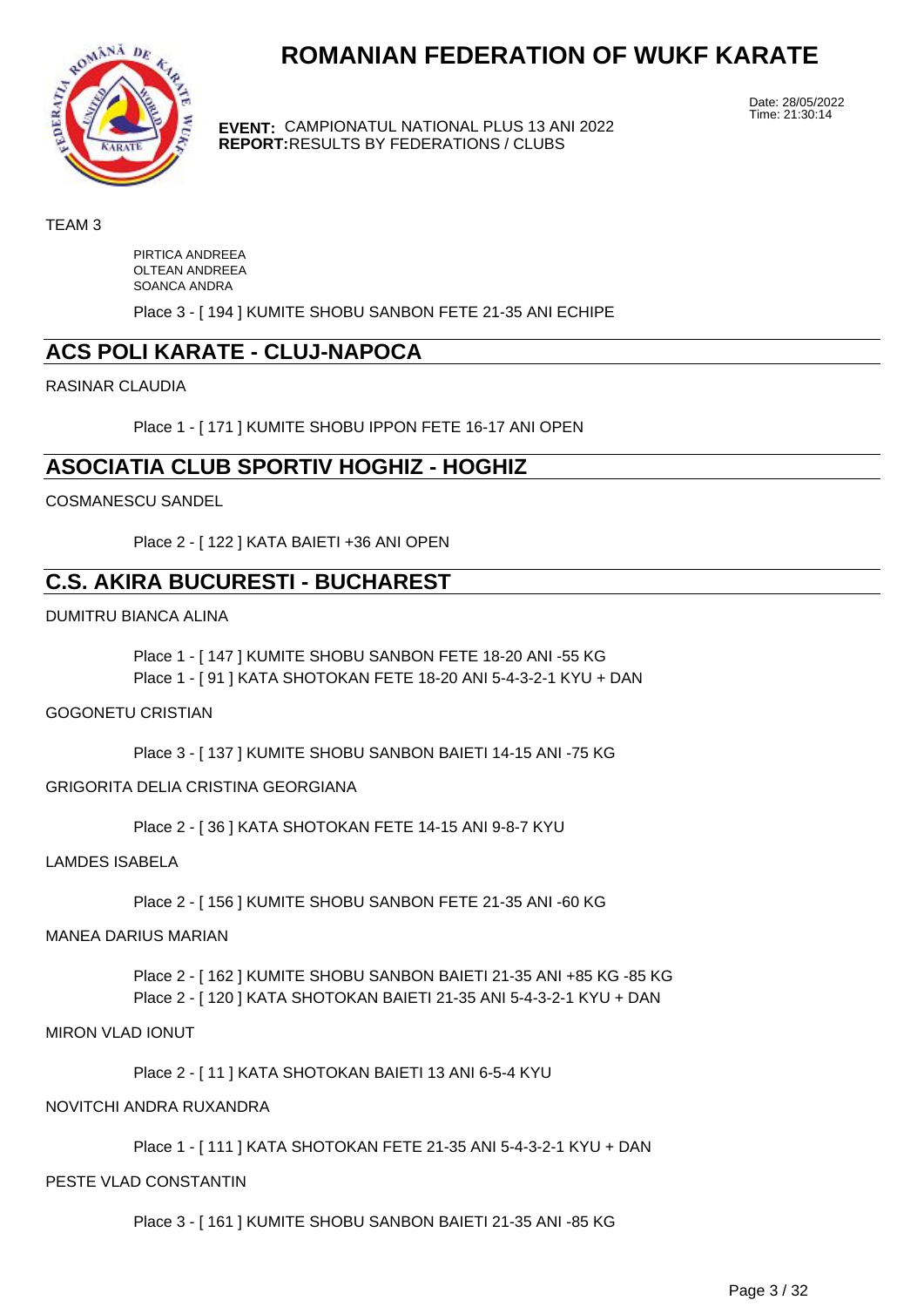

**EVENT:** CAMPIONATUL NATIONAL PLUS 13 ANI 2022 **REPORT:** RESULTS BY FEDERATIONS / CLUBS

Date: 28/05/2022 Time: 21:30:14

#### SORA ANDREEA MARIA

Place 2 - [ 126 ] KUMITE SHOBU SANBON FETE 13 ANI +60 KG Place 3 - [ 6 ] KATA SHOTOKAN FETE 13 ANI 9-8-7 KYU

#### TEAM 1

DUMITRU BIANCA ALINA LAMDES ISABELA NOVITCHI ANDRA RUXANDRA

Place 1 - [ 186 ] KATA INTERSTILURI FETE 21-35 ANI ECHIPE

#### TEAM 2

DUMITRU BIANCA ALINA LAMDES ISABELA NOVITCHI ANDRA RUXANDRA

Place 2 - [ 194 ] KUMITE SHOBU SANBON FETE 21-35 ANI ECHIPE

#### TEAM 3

DUMITRU BIANCA ALINA LAMDES ISABELA NOVITCHI ANDRA RUXANDRA

Place 1 - [ 212 ] KUMITE ROTATIV SHOBU SANBON FETE 21-35 ANI ECHIPE

#### TEAM 4

MANEA DARIUS MARIAN RAZVAN CRISTIAN DAVID PESTE VLAD CONSTANTIN

Place 3 - [ 195 ] KUMITE SHOBU SANBON BAIETI 21-35 ANI ECHIPE

#### TEAM 5

MANEA DARIUS MARIAN RAZVAN CRISTIAN DAVID PESTE VLAD CONSTANTIN

Place 3 - [ 213 ] KUMITE ROTATIV SHOBU SANBON BAIETI 21-35 ANI ECHIPE

## **C.S.O. TRICOLORUL BREAZA - BREAZA**

#### DAVID IANIS

Place 3 - [ 31 ] KATA SHOTOKAN BAIETI 14-15 ANI 9-8-7 KYU

## **CLUBUL SPORTIV MUNICIPAL LUGOJ - LUGOJ**

#### BOGDAN ANDREI ENE

Place 2 - [ 136 ] KUMITE SHOBU SANBON BAIETI 14-15 ANI -65 KG

DANIEL PETRUTESCU

Place 1 - [ 143 ] KUMITE SHOBU SANBON BAIETI 16-17 ANI -55 KG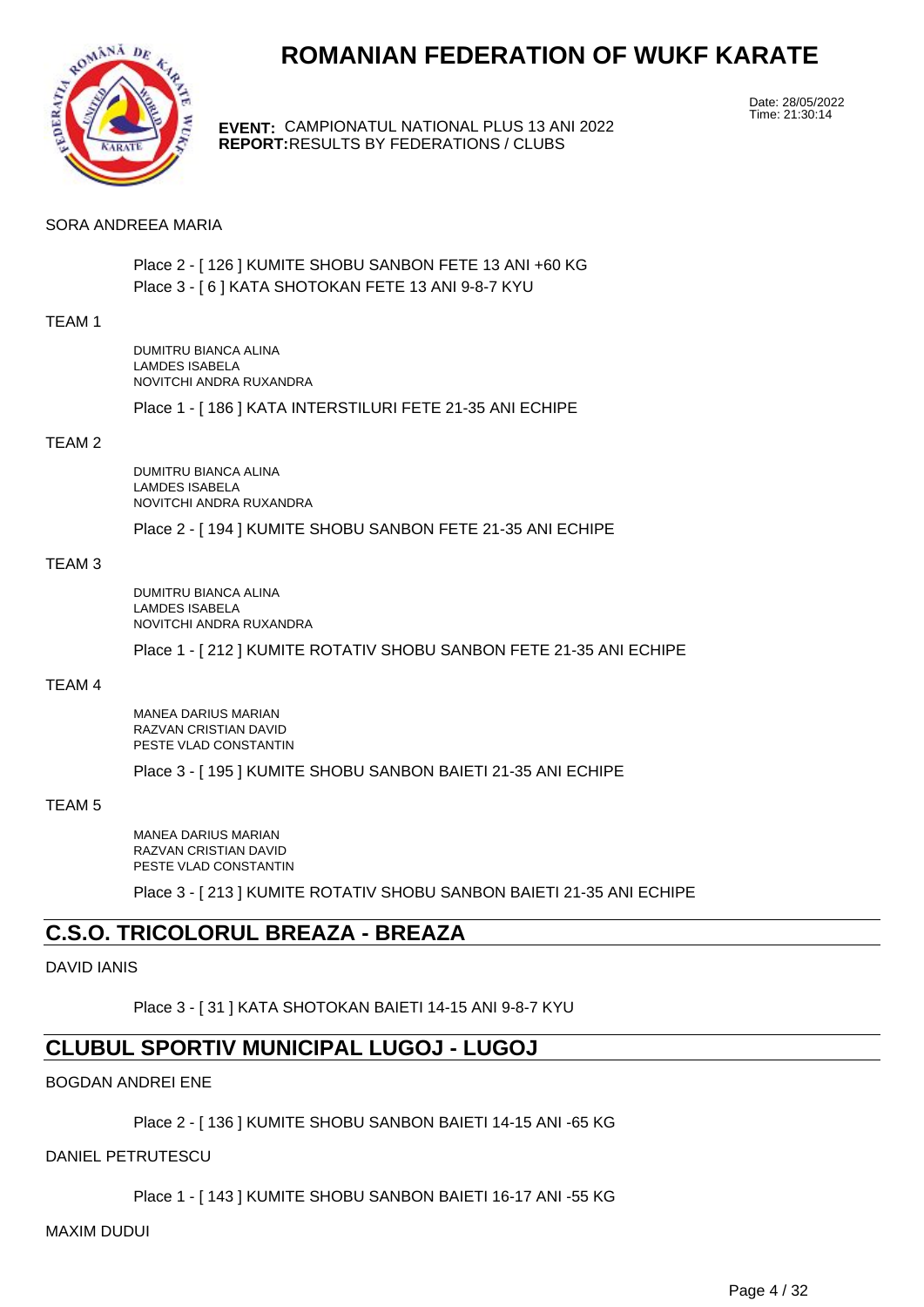

**EVENT:** CAMPIONATUL NATIONAL PLUS 13 ANI 2022 **REPORT:** RESULTS BY FEDERATIONS / CLUBS

Date: 28/05/2022 Time: 21:30:14

Place 3 - [ 128 ] KUMITE SHOBU SANBON BAIETI 13 ANI -55 KG

#### RAFAEL MARINESCU

Place 2 - [ 1 ] KATA SHOTOKAN BAIETI 13 ANI 9-8-7 KYU

#### VALENTINA TUDOSE

Place 3 - [ 46 ] KATA SHOTOKAN FETE 14-15 ANI 6-5-4 KYU

## **COLEGIUL NATIONAL AUREL VLAICU - BUCHAREST**

#### ALBU MARIA

Place 3 - [ 148 ] KUMITE SHOBU SANBON FETE 18-20 ANI -60 KG Place 3 - [ 114 ] KATA GOJU RYU FETE 21-35 ANI 5-4-3-2-1 KYU + DAN Place 3 - [ 94 ] KATA GOJU RYU FETE 18-20 ANI 5-4-3-2-1 KYU + DAN

#### EDUARD ANDREI STAVARACHE

Place 3 - [ 34 ] KATA GOJU RYU SHITO RYU BAIETI 14-15 ANI 9-8-7 KYU

#### GHEORGHE-ROSCA DAVID

Place 3 - [ 152 ] KUMITE SHOBU SANBON BAIETI 18-20 ANI -75 KG

#### GUGIU SEBASTIAN

Place 2 - [ 146 ] KUMITE SHOBU SANBON BAIETI 16-17 ANI +75 KG

#### IVAN STEFAN ALEXANDRU

Place 3 - [ 145 ] KUMITE SHOBU SANBON BAIETI 16-17 ANI -75 KG

MLADIN ELIZA VICTORIA

Place 1 - [ 74 ] KATA GOJU RYU SHITO RYU FETE 16-17 ANI 5-4-3-2-1 KYU + DAN

OPREA MIHAI

Place 3 - [ 78 ] KATA SHITO RYU GOJU RYU BAIETI 16-17 ANI 5-4-3-2-1 KYU + DAN

## **CS AIKO BUCURESTI - BUCHAREST**

BALABAN SERENA

Place 2 - [ 171 ] KUMITE SHOBU IPPON FETE 16-17 ANI OPEN

#### FRATILA DAVID

Place 1 - [ 144 ] KUMITE SHOBU SANBON BAIETI 16-17 ANI -65 KG

#### MARCU AURORA

Place 1 - [ 169 ] KUMITE SHOBU IPPON FETE 14-15 ANI OPEN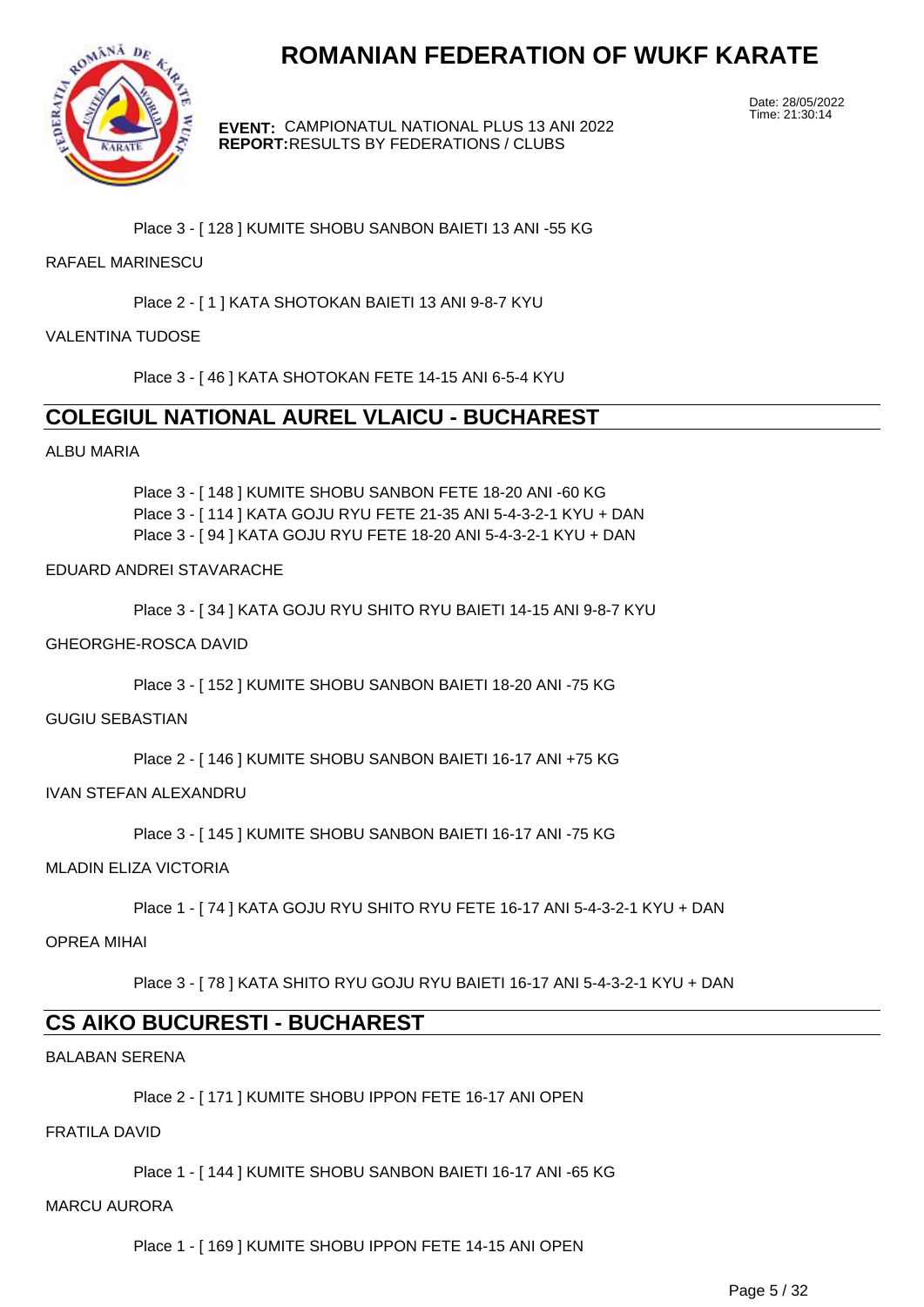

**EVENT:** CAMPIONATUL NATIONAL PLUS 13 ANI 2022 **REPORT:** RESULTS BY FEDERATIONS / CLUBS

Date: 28/05/2022 Time: 21:30:14

#### PAGANETTI RICARDO ADRIAN

Place 3 - [ 143 ] KUMITE SHOBU SANBON BAIETI 16-17 ANI -55 KG

#### STANCIU MARIA-KARINA

Place 2 - [ 169 ] KUMITE SHOBU IPPON FETE 14-15 ANI OPEN

#### STANCIU MIHAELA

Place 1 - [ 175 ] KUMITE SHOBU IPPON FETE 21-35 ANI OPEN

#### TEAM 1

FRATILA DAVID GHINDAOANU ALVIN PAGANETTI RICARDO ADRIAN

Place 3 - [ 191 ] KUMITE SHOBU SANBON BAIETI 16-17 ANI ECHIPE

#### TEAM 2

MARCU AURORA STANCIU MARIA-KARINA

Place 1 - [ 198 ] KUMITE SHOBU IPPON FETE 14-15 ANI 16-17 ANI ECHIPE

#### TEAM 3

FRATILA DAVID HODOIU RARES PAGANETTI RICARDO ADRIAN

Place 1 - [ 185 ] KATA INTERSTILURI BAIETI 18-20 ANI ECHIPE

#### TEAM 4

BALABAN SERENA MARCU AURORA STANCIU MARIA-KARINA

Place 2 - [ 182 ] KATA INTERSTILURI FETE 16-17 ANI ECHIPE

#### TEAM 5

FRATILA DAVID GHINDAOANU ALVIN PAGANETTI RICARDO ADRIAN

Place 2 - [ 209 ] KUMITE ROTATIV SHOBU SANBON BAIETI 16-17 ANI ECHIPE

#### TEAM 6

STANCIU MARIA-KARINA MARCU AURORA

Place 1 - [ 218 ] KUMITE ROTATIV SHOBU IPPON FETE 14-15 ANI 16-17 ANI ECHIPE

## **CS ALEX TARGOVISTE - TARGOVISTE**

#### BINU GEORGIAN

Place 1 - [ 76 ] KATA SHORIN RYU BAIETI 16-17 ANI 5-4-3-2-1 KYU + DAN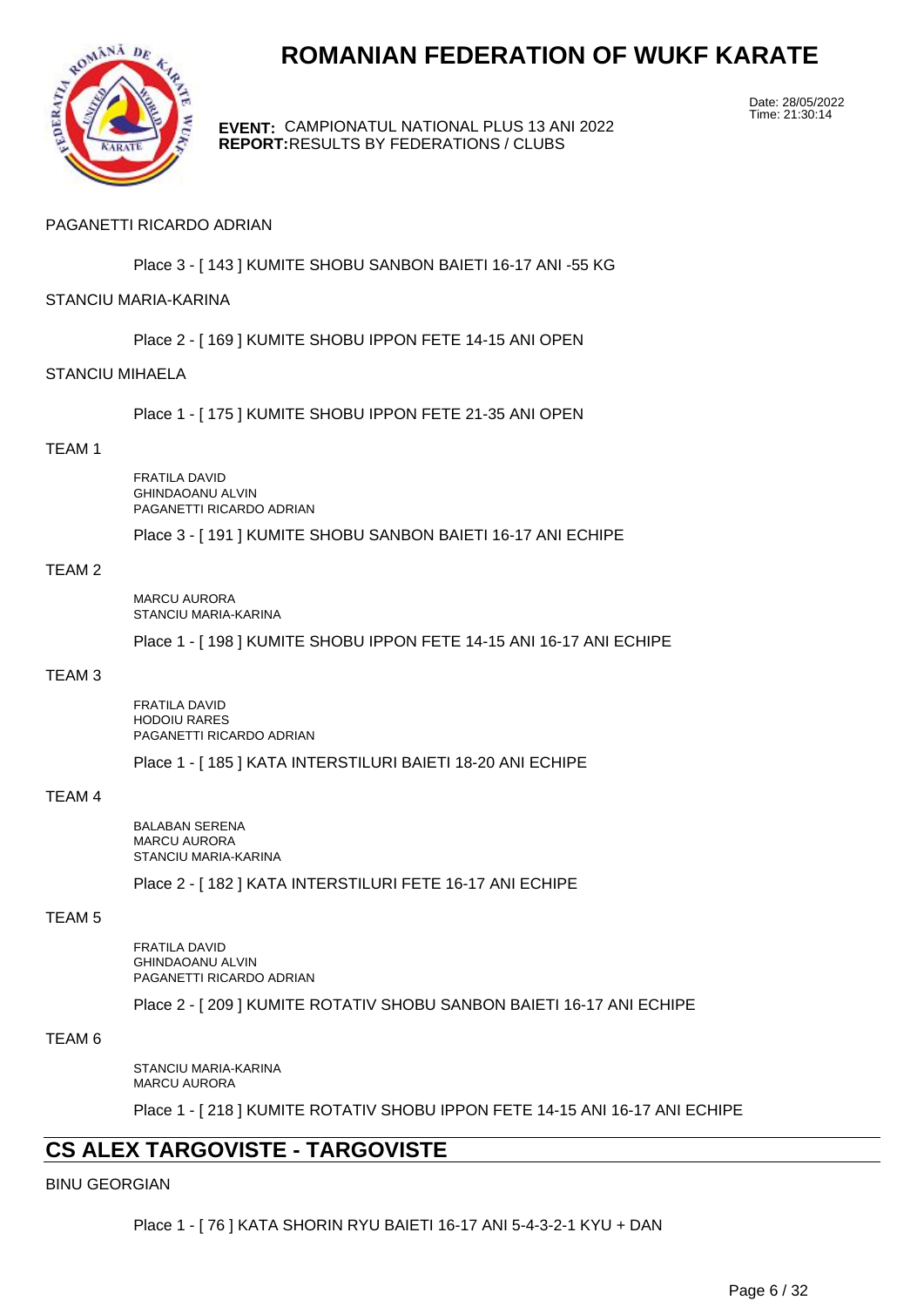

**EVENT:** CAMPIONATUL NATIONAL PLUS 13 ANI 2022 **REPORT:** RESULTS BY FEDERATIONS / CLUBS

Date: 28/05/2022 Time: 21:30:14

#### LAURENTIU GABRIEL CORDUNEANU

Place 2 - [ 76 ] KATA SHORIN RYU BAIETI 16-17 ANI 5-4-3-2-1 KYU + DAN

#### NITU IONUT

Place 3 - [ 118 ] KATA SHITO RYU SHORIN RYU BAIETI 21-35 ANI 5-4-3-2-1 KYU + DAN

#### PETRISOR ALIN ILAU

Place 2 - [ 98 ] KATA SHITO RYU GOJU RYU BAIETI 18-20 ANI 5-4-3-2-1 KYU + DAN

#### SABRINA CHINTEA

Place 1 - [ 10 ] KATA SHORIN RYU SHITO RYU FETE 13 ANI 9-8-7 KYU

#### STOICA GEORGIAN

Place 3 - [ 5 ] KATA SHORIN RYU SHITO RYU GOJU RYU BAIETI 13 ANI 9-8-7 KYU

#### TOBOSOARU IOANA

Place 3 - [ 10 ] KATA SHORIN RYU SHITO RYU FETE 13 ANI 9-8-7 KYU

## **CS ATEMI KARATE - CONSTANTA**

#### ANTONARU VLAD

Place 2 - [ 24 ] KATA GOJU RYU SHITO RYU BAIETI 13 ANI +3 KYU Place 3 - [ 168 ] KUMITE SHOBU IPPON BAIETI 13 ANI +165 CM -165 CM

#### BORCANEA ADELA

Place 3 - [ 74 ] KATA GOJU RYU SHITO RYU FETE 16-17 ANI 5-4-3-2-1 KYU + DAN

#### PUERAVA COSMINA

Place 3 - [ 171 ] KUMITE SHOBU IPPON FETE 16-17 ANI OPEN

TEAM 1

BORCANEA ADELA BUDEANU MARIA PUERAVA COSMINA

Place 2 - [ 218 ] KUMITE ROTATIV SHOBU IPPON FETE 14-15 ANI 16-17 ANI ECHIPE

#### TEAM 2

BORCANEA ADELA BUDEANU MARIA PUERAVA COSMINA

Place 2 - [ 198 ] KUMITE SHOBU IPPON FETE 14-15 ANI 16-17 ANI ECHIPE

## **CS BANZAI KARATE CLUB - ARAD**

BALOG LORENZO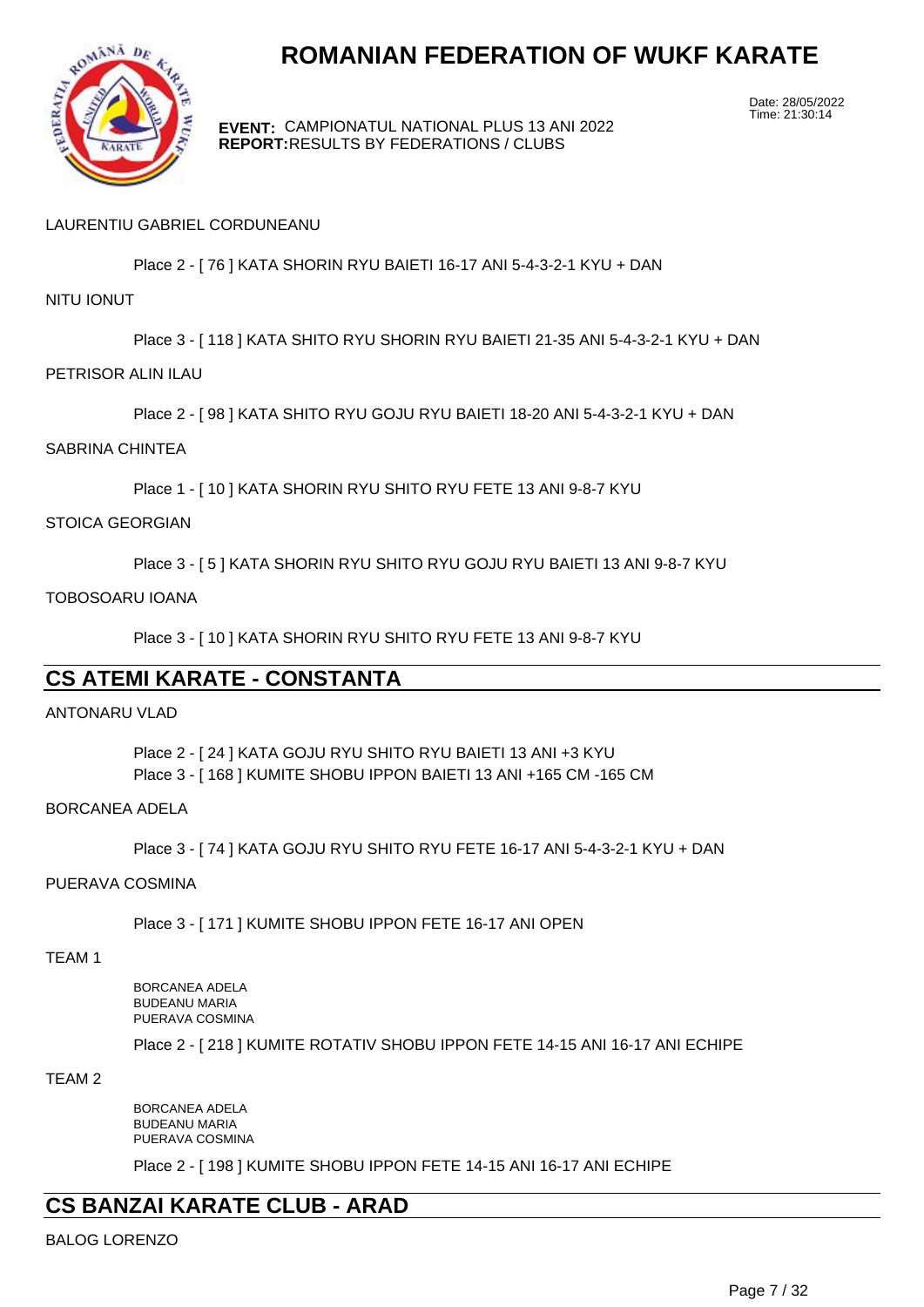

**EVENT:** CAMPIONATUL NATIONAL PLUS 13 ANI 2022 **REPORT:** RESULTS BY FEDERATIONS / CLUBS

Date: 28/05/2022 Time: 21:30:14

Place 1 - [ 127 ] KUMITE SHOBU SANBON BAIETI 13 ANI -45 KG Place 2 - [ 21 ] KATA SHOTOKAN BAIETI 13 ANI +3 KYU

GIULIA BEJAN

Place 3 - [ 125 ] KUMITE SHOBU SANBON FETE 13 ANI -60 KG

#### MINEA ALIN

Place 3 - [ 144 ] KUMITE SHOBU SANBON BAIETI 16-17 ANI -65 KG Place 3 - [ 80 ] KATA SHOTOKAN BAIETI 16-17 ANI 5-4-3-2-1 KYU + DAN

#### MINEA PAULA

Place 3 - [ 56 ] KATA SHOTOKAN FETE 14-15 ANI +3 KYU

## **CS CHITILA - CHITILA**

#### IONITA ALESIA CRISTIANA

Place 2 - [ 9 ] KATA GOJU RYU FETE 13 ANI 9-8-7 KYU

#### MANEA ALEXANDRU

Place 2 - [ 34 ] KATA GOJU RYU SHITO RYU BAIETI 14-15 ANI 9-8-7 KYU

#### MIRSU SIMONA MARINA

Place 2 - [ 134 ] KUMITE SHOBU SANBON FETE 14-15 ANI +60 KG

#### SAUCIUC DANIEL MIHAI

Place 1 - [ 34 ] KATA GOJU RYU SHITO RYU BAIETI 14-15 ANI 9-8-7 KYU

#### SAUCIUC OANA

Place 2 - [ 114 ] KATA GOJU RYU FETE 21-35 ANI 5-4-3-2-1 KYU + DAN Place 2 - [ 94 ] KATA GOJU RYU FETE 18-20 ANI 5-4-3-2-1 KYU + DAN Place 3 - [ 156 ] KUMITE SHOBU SANBON FETE 21-35 ANI -60 KG

#### TEAM 1

GOZI ROBERT ADRIAN MANEA ALEXANDRU SAUCIUC DANIEL MIHAI MILEA VLAD DUMITRU

Place 2 - [ 189 ] KUMITE SHOBU SANBON BAIETI 14-15 ANI ECHIPE

## **CS CONPET - PLOIESTI**

#### ADRIAN TOMA

Place 3 - [ 164 ] KUMITE SHOBU SANBON BAIETI +36 ANI OPEN Place 3 - [ 122 ] KATA BAIETI +36 ANI OPEN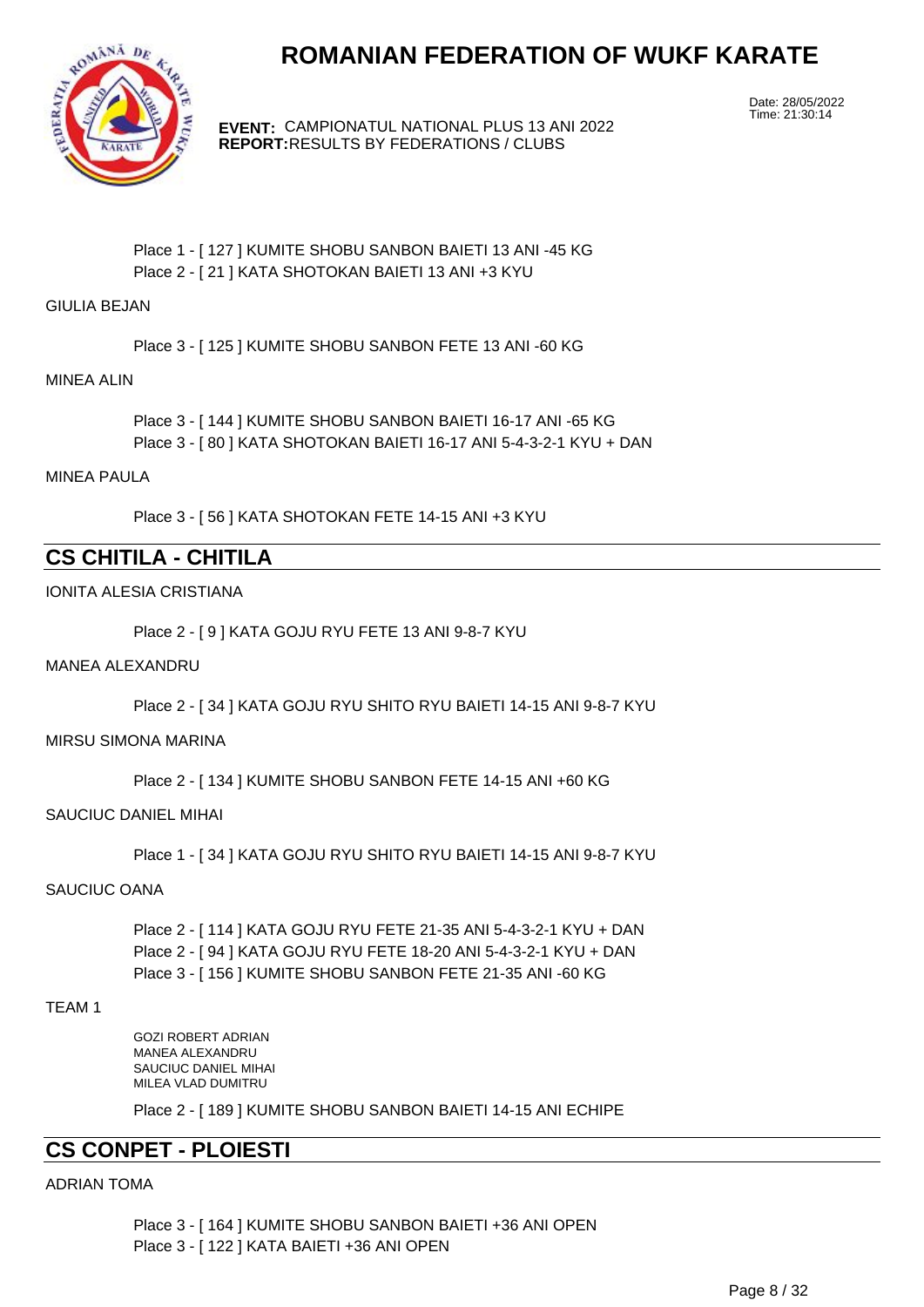

**EVENT:** CAMPIONATUL NATIONAL PLUS 13 ANI 2022 **REPORT:** RESULTS BY FEDERATIONS / CLUBS

Date: 28/05/2022 Time: 21:30:14

#### ANDREEA STAICU

Place 3 - [ 139 ] KUMITE SHOBU SANBON FETE 16-17 ANI -55 KG; -50 KG

#### IONESCU RADU

Place 3 - [ 100 ] KATA SHOTOKAN BAIETI 18-20 ANI 5-4-3-2-1 KYU + DAN

#### MASELUSA THEODORA

Place 2 - [ 150 ] KUMITE SHOBU SANBON FETE 18-20 ANI +65 KG -65 KG

#### RADU DAVID

Place 2 - [ 51 ] KATA SHOTOKAN BAIETI 14-15 ANI +3 KYU

#### TEAM 1

ANTONIE AZOITEI RARES PENESCU IUSTIN BANU

Place 3 - [ 183 ] KATA INTERSTILURI BAIETI 16-17 ANI ECHIPE

#### TEAM 4

CRETA MARIUS ZAFIRIS FLAVIUS ADRIAN TOMA

Place 2 - [ 187 ] KATA INTERSTILURI BAIETI 21-35 ANI ECHIPE

### TEAM 5

ANTONIO NEGOI SFARLOAGA ANDREI RADU DAVID

Place 1 - [ 181 ] KATA INTERSTILURI BAIETI 14-15 ANI ECHIPE

#### TEAM 6

ANTONIO NEGOI RADU DAVID SFARLOAGA ANDREI

Place 3 - [ 189 ] KUMITE SHOBU SANBON BAIETI 14-15 ANI ECHIPE

#### TEAM 7

ANTONIO NEGOI RADU DAVID SFARLOAGA ANDREI

Place 1 - [ 207 ] KUMITE ROTATIV SHOBU SANBON BAIETI 14-15 ANI ECHIPE

#### ZAFIRIS FLAVIUS

Place 3 - [ 160 ] KUMITE SHOBU SANBON BAIETI 21-35 ANI -75 KG

#### ZAFIRIS MEDEEA

Place 2 - [ 133 ] KUMITE SHOBU SANBON FETE 14-15 ANI -60 KG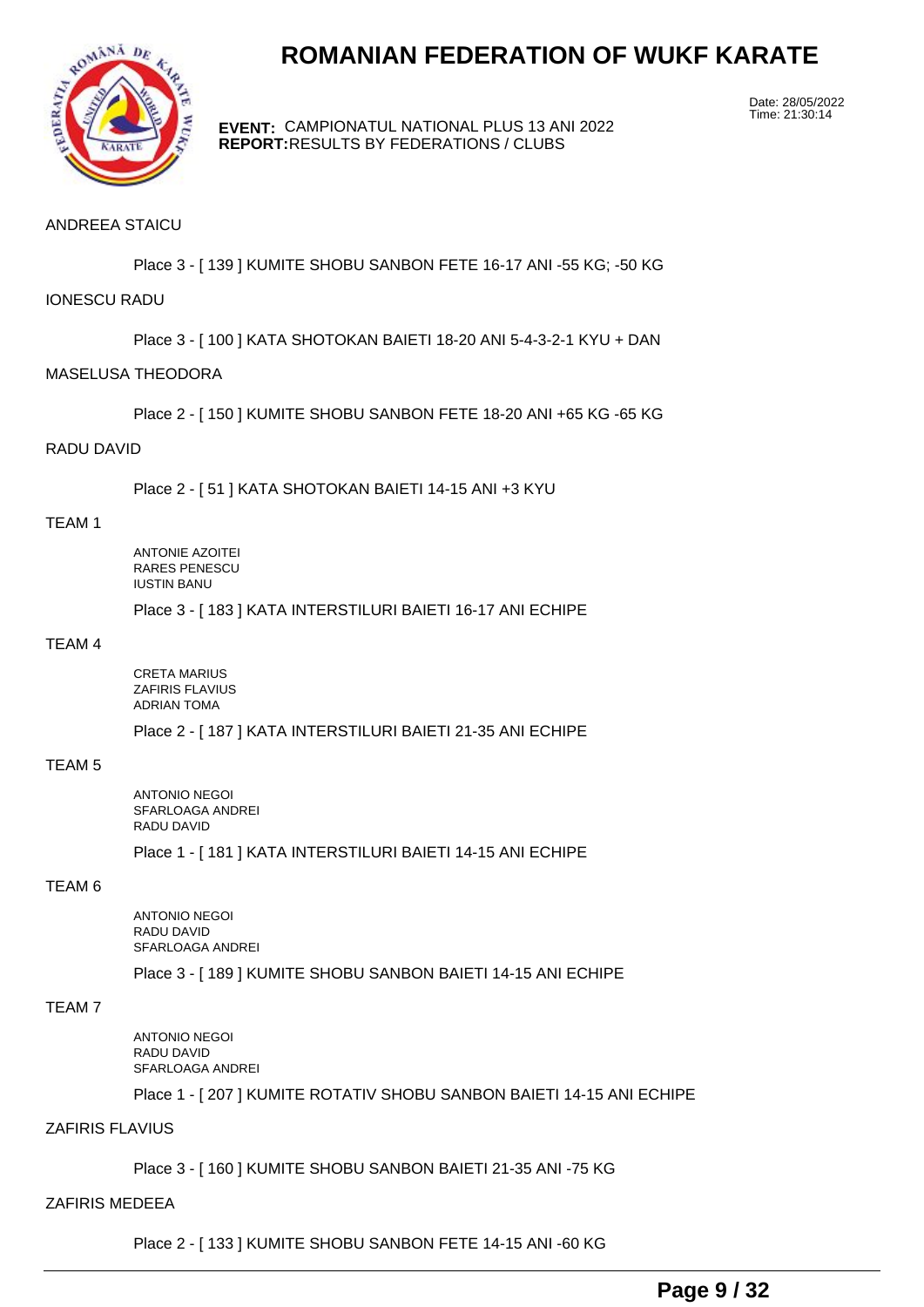



**EVENT: CAMPIONATUL NATIONAL PLUS 13 ANI 2022 REPORT: RESULTS BY FEDERATIONS / CLUBS**

**Date: 28/05/2022**

## **CS DRAGON-DO - TARGU-MURES** RESULTS BY FEDERATIONS / CLUBS

SZTAN DARIUS CALIN

Place 2 - [ 154 ] KUMITE SHOBU SANBON BAIETI 18-20 ANI +85 KG

## **CS ELITE MARTIAL ARTS - CLUJ-NAPOCA**

CENTEA MARA

Place 1 - [ 148 ] KUMITE SHOBU SANBON FETE 18-20 ANI -60 KG

CHIS DAVID

Place 2 - [ 137 ] KUMITE SHOBU SANBON BAIETI 14-15 ANI -75 KG

FOITOS ANDREI

Place 1 - [ 154 ] KUMITE SHOBU SANBON BAIETI 18-20 ANI +85 KG

## **CS FORTUNA KARATE - BUCHAREST**

BOGDAN HONCHARENKO

Place 1 - [ 117 ] KATA GOJU RYU BAIETI 21-35 ANI 5-4-3-2-1 KYU + DAN

BONTEA ALESSIA

Place 1 - [ 50 ] KATA SHORIN RYU FETE WADO RYU GOJU RYU 14-15 ANI 6-5-4 KYU

## **CS GLOGOVAT 2013, VLADIMIRESCU - ARAD**

BUGI MARIA

Place 2 - [ 163 ] KUMITE SHOBU SANBON FETE +36 ANI OPEN Place 2 - [ 121 ] KATA FETE +36 ANI OPEN

DAN DIANA

Place 2 - [ 6 ] KATA SHOTOKAN FETE 13 ANI 9-8-7 KYU

HERLO FLAVIA

Place 2 - [ 64 ] KATA GOJU RYU SHOTOKAN FETE 16-17 ANI 9-8-7-6 KYU

KUNCZ ERIK

Place 3 - [ 11 ] KATA SHOTOKAN BAIETI 13 ANI 6-5-4 KYU

ZLAGNEAN STEFAN

Place 2 - [ 31 ] KATA SHOTOKAN BAIETI 14-15 ANI 9-8-7 KYU

## **CS HARA SIGHISOARA - SIGHISOARA**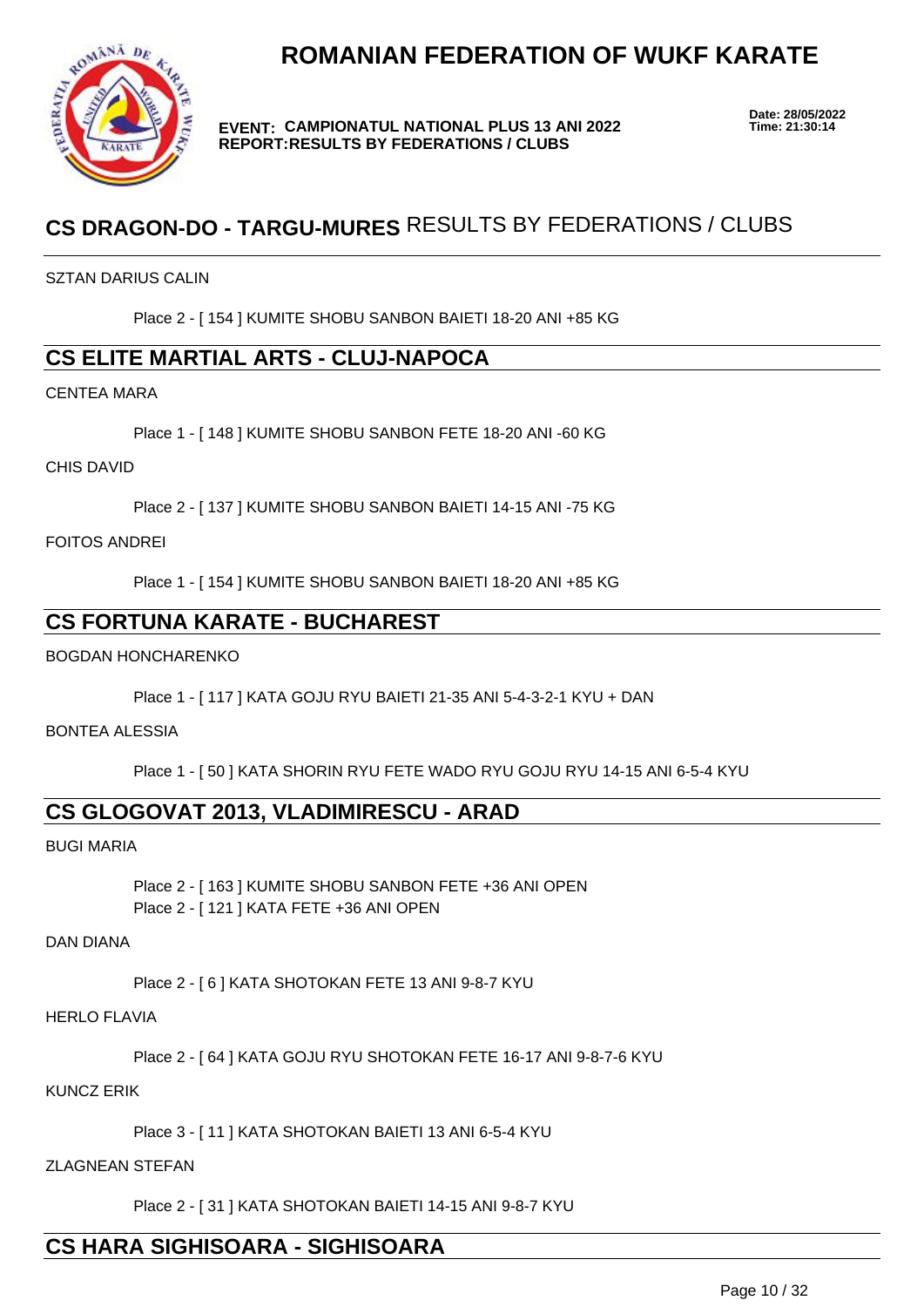

**EVENT:** CAMPIONATUL NATIONAL PLUS 13 ANI 2022 **REPORT:** RESULTS BY FEDERATIONS / CLUBS

Date: 28/05/2022 Time: 21:30:14

#### MIHOC CONSTANTIN

Place 1 - [ 128 ] KUMITE SHOBU SANBON BAIETI 13 ANI -55 KG

#### TEAM 1

MIHOC CONSTANTIN MAIOR ION-DAN DAVID DARIUS CONSTANTIN

Place 3 - [ 205 ] KUMITE ROTATIV SHOBU SANBON BAIETI 13 ANI ECHIPE

TURC OANA

Place 1 - [ 124 ] KUMITE SHOBU SANBON FETE 13 ANI -55 KG

## **CS HAYASHI ACTIV - FLORESTI**

#### BORDEA RAUL

Place 1 - [ 168 ] KUMITE SHOBU IPPON BAIETI 13 ANI +165 CM -165 CM

#### FIZESAN RADU

Place 1 - [ 1 ] KATA SHOTOKAN BAIETI 13 ANI 9-8-7 KYU

#### POP RAZVAN

Place 2 - [ 174 ] KUMITE SHOBU IPPON BAIETI 18-20 ANI OPEN

#### TEAM 1

TREBEA ANDREI MAN TUDOR MARCU DARIUS

Place 1 - [ 199 ] KUMITE SHOBU IPPON BAIETI 16-17 ANI ECHIPE

#### TEAM 2

MAN TUDOR MARCU DARIUS TREBEA ANDREI

Place 1 - [ 219 ] KUMITE ROTATIV SHOBU IPPON BAIETI 16-17 ANI ECHIPE

#### TEAM 3

POP RAZVAN TRAI ROBERT TRAI ERVIN

Place 1 - [ 203 ] KUMITE SHOBU IPPON BAIETI 21-35 ANI ECHIPE

### TEAM 4

POP RAZVAN TRAI ROBERT TRAI ERVIN

Place 2 - [ 223 ] KUMITE ROTATIV SHOBU IPPON BAIETI 21-35 ANI ECHIPE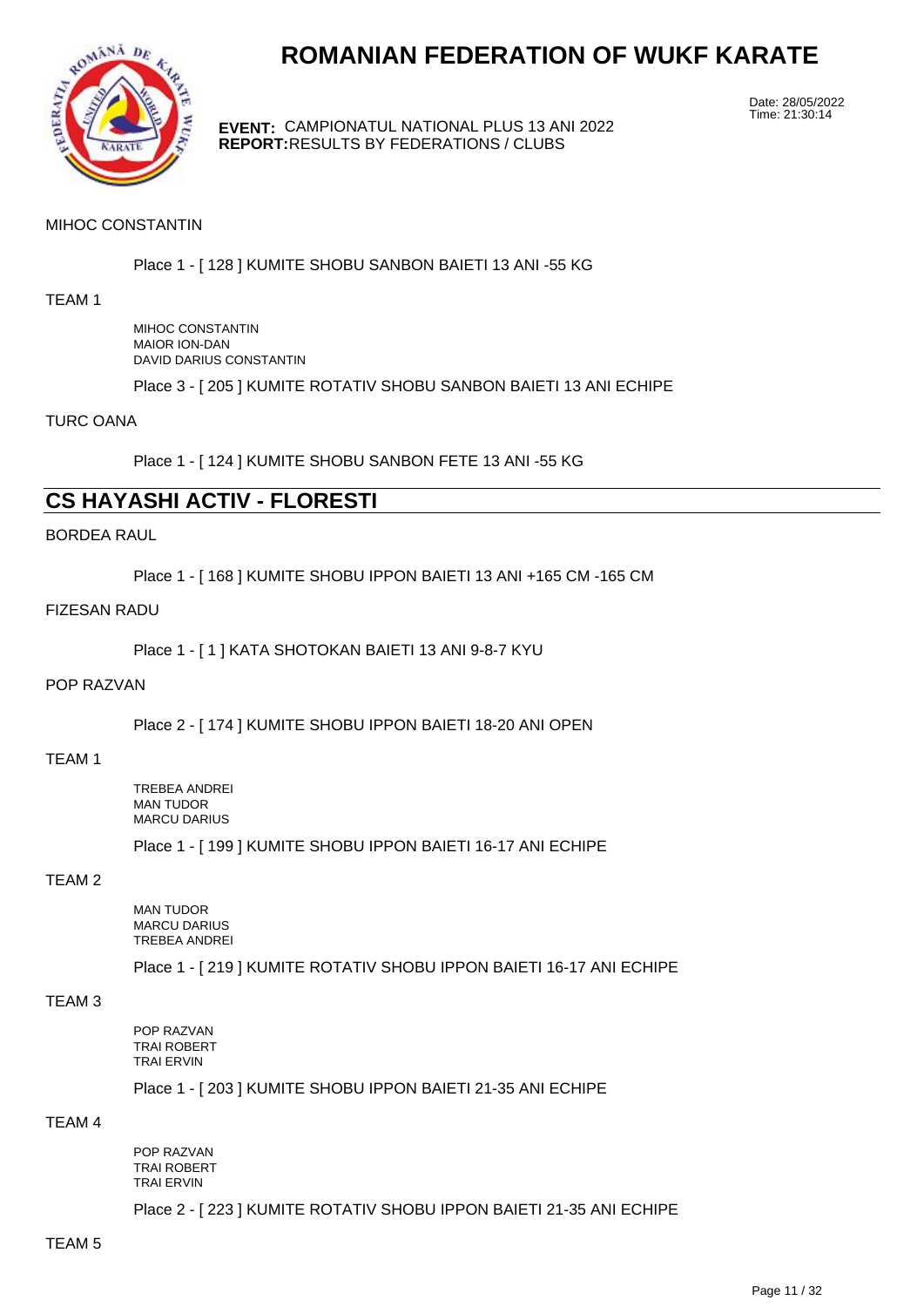

**EVENT:** CAMPIONATUL NATIONAL PLUS 13 ANI 2022 **REPORT:** RESULTS BY FEDERATIONS / CLUBS

Date: 28/05/2022 Time: 21:30:14

| BORDEA RAUL         |
|---------------------|
| <b>FIZESAN RADU</b> |
| CHETELES RAZVAN     |

Place 2 - [ 215 ] KUMITE ROTATIV SHOBU IPPON BAIETI 13 ANI ECHIPE

TRAI ROBERT

Place 1 - [ 174 ] KUMITE SHOBU IPPON BAIETI 18-20 ANI OPEN

TREBEA ANDREI

Place 3 - [ 172 ] KUMITE SHOBU IPPON BAIETI 16-17 ANI OPEN

## **CS HIZASHI BUCURESTI - BUCHAREST**

LAMDES BEATRICE MARIA

Place 2 - [ 132 ] KUMITE SHOBU SANBON FETE 14-15 ANI -55 KG

#### LAMDES BIANCA ANDREEA

Place 2 - [ 56 ] KATA SHOTOKAN FETE 14-15 ANI +3 KYU

#### TATU IOANA

Place 1 - [ 36 ] KATA SHOTOKAN FETE 14-15 ANI 9-8-7 KYU

TEAM 1

Place 3 - [ 206 ] KUMITE ROTATIV SHOBU SANBON FETE 14-15 ANI ECHIPE

#### TEAM 2

Place 3 - [ 188 ] KUMITE SHOBU SANBON FETE 14-15 ANI ECHIPE

## **CS IPPON - MEDIAS**

#### ARMENEAN SAMIRA ALEXANDRA

Place 2 - [ 72 ] KATA WADO RYU FETE 16-17 ANI 5-4-3-2-1 KYU + DAN

#### DOBRIN DIANA MARIA

Place 2 - [ 131 ] KUMITE SHOBU SANBON FETE 14-15 ANI -50 KG

#### IVAN IULIA MARIA

Place 1 - [ 150 ] KUMITE SHOBU SANBON FETE 18-20 ANI +65 KG -65 KG

MUNTEAN PAUL

Place 3 - [ 130 ] KUMITE SHOBU SANBON BAIETI 13 ANI +65 KG

#### NAGY TARIA IZABELA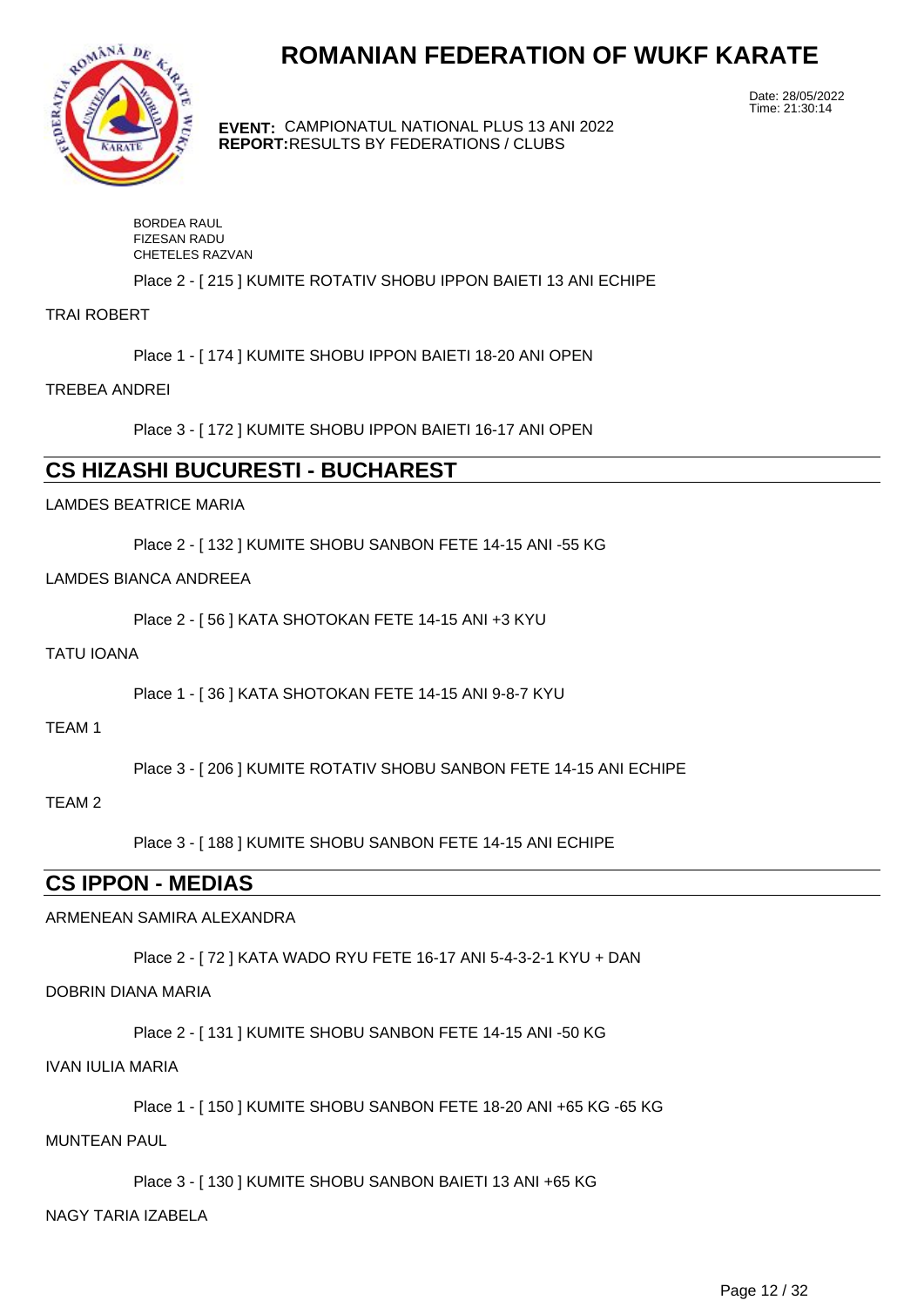

**EVENT:** CAMPIONATUL NATIONAL PLUS 13 ANI 2022 **REPORT:** RESULTS BY FEDERATIONS / CLUBS

Date: 28/05/2022 Time: 21:30:14

Place 1 - [ 139 ] KUMITE SHOBU SANBON FETE 16-17 ANI -55 KG; -50 KG

#### STEFU VLAD

Place 2 - [ 55 ] KATA SHORIN RYU WADO RYU GOJU RYU SHITO RYU BAIETI 14-15 ANI +3 KYU

#### STOIA XINTIA

Place 3 - [ 141 ] KUMITE SHOBU SANBON FETE 16-17 ANI +60 KG

#### TEAM 1

IVAN IULIA MARIA ARMENEAN SAMIRA ALEXANDRA NAGY TARIA IZABELA

Place 1 - [ 184 ] KATA INTERSTILURI FETE 18-20 ANI ECHIPE

#### TEAM 2

NAGY TARIA IZABELA STOIA XINTIA ARMENEAN SAMIRA ALEXANDRA

Place 2 - [ 190 ] KUMITE SHOBU SANBON FETE 16-17 ANI ECHIPE

#### TEAM 3

ARMENEAN SAMIRA ALEXANDRA NAGY TARIA IZABELA STOIA XINTIA

Place 2 - [ 208 ] KUMITE ROTATIV SHOBU SANBON FETE 16-17 ANI ECHIPE

#### TEAM 6

TOMA ANDREI NICOLAE TOMA MIHAI DARIUS MAIOR CORIN RAZVAN

Place 1 - [ 191 ] KUMITE SHOBU SANBON BAIETI 16-17 ANI ECHIPE

#### TEAM 7

TOMA MIHAI DARIUS TOMA ANDREI NICOLAE MAIOR CORIN RAZVAN

Place 1 - [ 209 ] KUMITE ROTATIV SHOBU SANBON BAIETI 16-17 ANI ECHIPE

TOMA MIHAI DARIUS

Place 1 - [ 146 ] KUMITE SHOBU SANBON BAIETI 16-17 ANI +75 KG

## **CS JUVENES TG MURES - TARGU-MURES**

#### GASPAR MIHAI ANDREI

Place 1 - [ 130 ] KUMITE SHOBU SANBON BAIETI 13 ANI +65 KG

#### SZAVA BERNADETT

Place 1 - [ 126 ] KUMITE SHOBU SANBON FETE 13 ANI +60 KG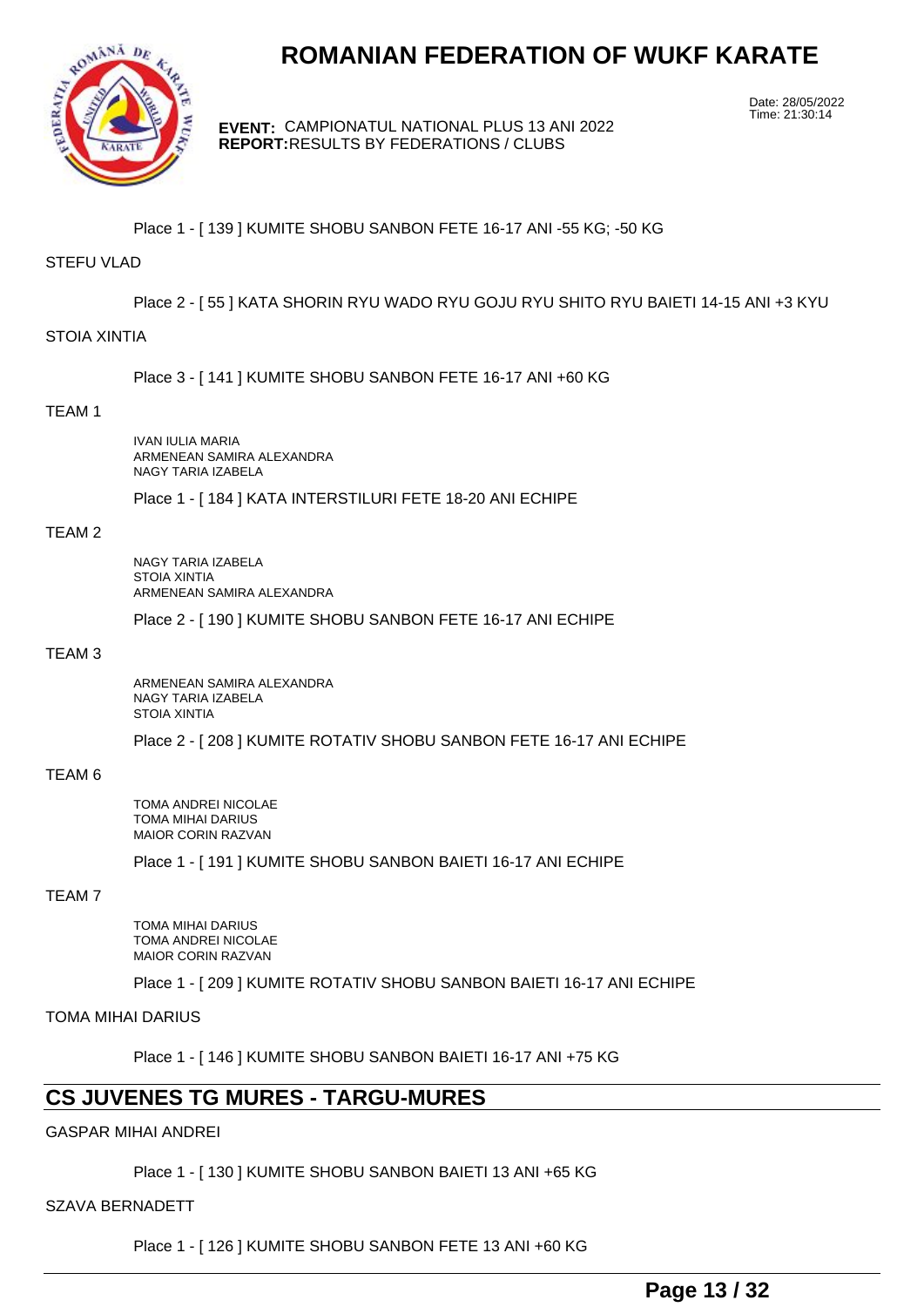

**EVENT: CAMPIONATUL NATIONAL PLUS 13 ANI 2022 REPORT: RESULTS BY FEDERATIONS / CLUBS**

**Date: 28/05/2022**

## **CS KARATE CHITILA - CHITILA** RESULTS BY FEDERATIONS / CLUBS

#### ZAHARESCU DAVID

Place 2 - [ 5 ] KATA SHORIN RYU SHITO RYU GOJU RYU BAIETI 13 ANI 9-8-7 KYU

## **CS KARATE DOJO KEN - CONSTANTA**

#### FUDULI TEODORA

Place 3 - [ 91 ] KATA SHOTOKAN FETE 18-20 ANI 5-4-3-2-1 KYU + DAN

#### MILIU MALINA

Place 3 - [ 111 ] KATA SHOTOKAN FETE 21-35 ANI 5-4-3-2-1 KYU + DAN

#### MOISA ROBERT

Place 3 - [ 51 ] KATA SHOTOKAN BAIETI 14-15 ANI +3 KYU

## **CS KARATE JKA DIN ROMANIA - BRASOV**

#### ANDREESCU CRISTIAN

Place 1 - [ 11 ] KATA SHOTOKAN BAIETI 13 ANI 6-5-4 KYU

#### BACALU ANDREI

Place 3 - [ 176 ] KUMITE SHOBU IPPON BAIETI 21-35 ANI -70 KG

#### BAN ANDREA KAROLINA

Place 3 - [ 173 ] KUMITE SHOBU IPPON FETE 18-20 ANI OPEN

#### BELICI ROBERT STEFAN

Place 2 - [ 80 ] KATA SHOTOKAN BAIETI 16-17 ANI 5-4-3-2-1 KYU + DAN

#### CHIRIEAC COSMIN

Place 3 - [ 177 ] KUMITE SHOBU IPPON BAIETI 21-35 ANI +70 KG

#### CRETU ANCA NICOLETA

Place 1 - [ 165 ] KUMITE SHOBU IPPON FETE 13 ANI -155 CM +155 CM Place 1 - [ 26 ] KATA SHOTOKAN FETE 13 ANI +3 KYU

#### DRAGHICIU EDUARD MARIAN

Place 1 - [ 170 ] KUMITE SHOBU IPPON BAIETI 14-15 ANI OPEN

#### GIURGIU CASIAN

Place 3 - [ 135 ] KUMITE SHOBU SANBON BAIETI 14-15 ANI -55 KG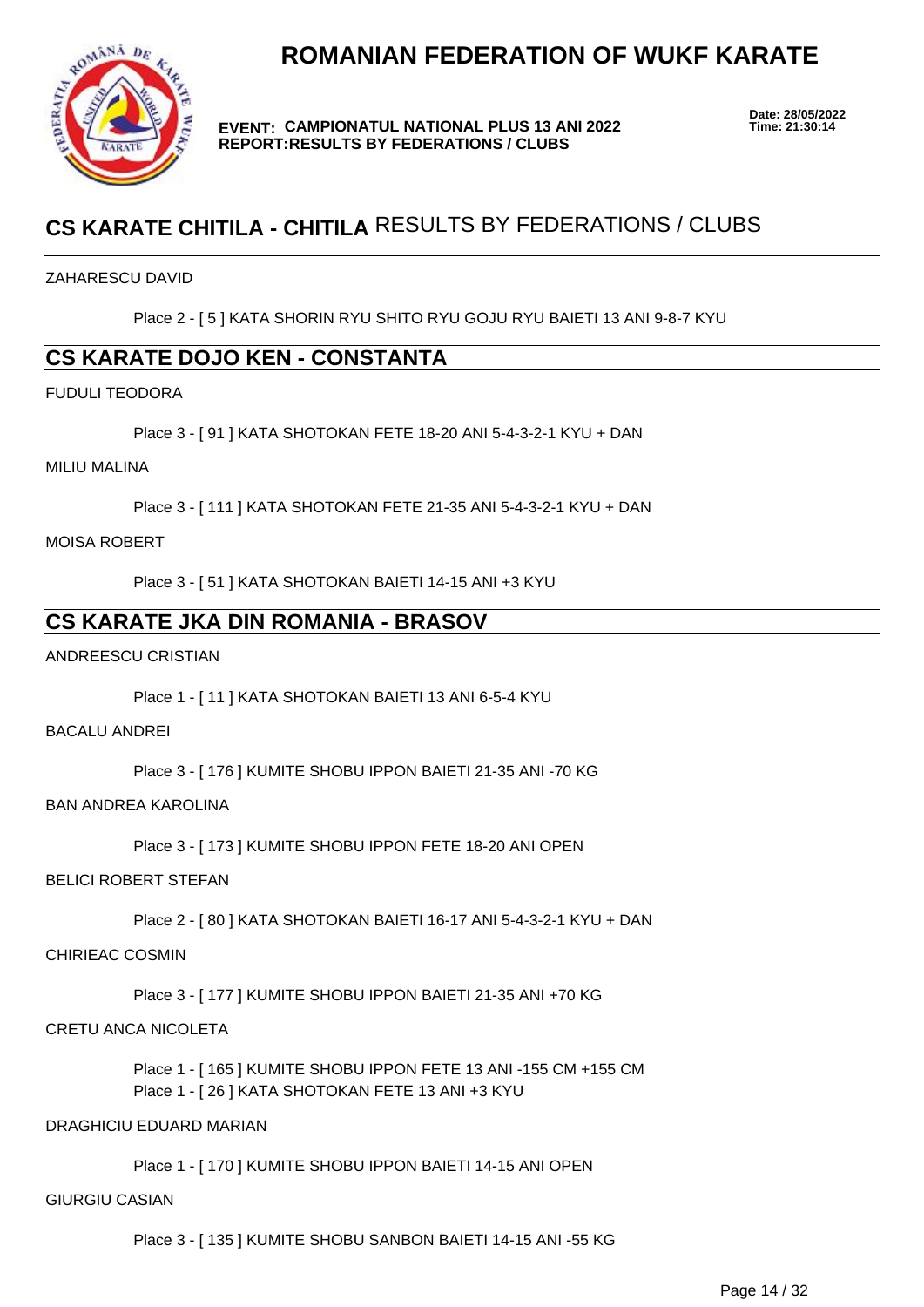

**EVENT:** CAMPIONATUL NATIONAL PLUS 13 ANI 2022 **REPORT:** RESULTS BY FEDERATIONS / CLUBS

Date: 28/05/2022 Time: 21:30:14

#### LATTAS ELEFTHERIOS

Place 3 - [ 170 ] KUMITE SHOBU IPPON BAIETI 14-15 ANI OPEN

#### POTERAS LUCA

Place 2 - [ 172 ] KUMITE SHOBU IPPON BAIETI 16-17 ANI OPEN

#### SIMION MANONA

Place 3 - [ 163 ] KUMITE SHOBU SANBON FETE +36 ANI OPEN

#### STERNS DAVID

Place 2 - [ 168 ] KUMITE SHOBU IPPON BAIETI 13 ANI +165 CM -165 CM

#### STOICA ROBERT

Place 2 - [ 170 ] KUMITE SHOBU IPPON BAIETI 14-15 ANI OPEN

#### TEAM 10

BELICI ROBERT STEFAN BRATU KERIM IONUT CIOLACU DRAGOS POTERAS LUCA

Place 3 - [ 199 ] KUMITE SHOBU IPPON BAIETI 16-17 ANI ECHIPE

#### TEAM 11

BELICI ROBERT STEFAN BRATU KERIM IONUT CIOLACU DRAGOS POTERAS LUCA

Place 3 - [ 219 ] KUMITE ROTATIV SHOBU IPPON BAIETI 16-17 ANI ECHIPE

#### TEAM 12

BACALU ANDREI CHIRIEAC COSMIN PADUROIU CONSTANTIN MIHAI PUIU ALEXANDRU

Place 1 - [ 201 ] KUMITE SHOBU IPPON BAIETI 18-20 ANI ECHIPE

#### TEAM 13

BACALU ANDREI CHIRIEAC COSMIN PADUROIU CONSTANTIN MIHAI PUIU ALEXANDRU

Place 1 - [ 221 ] KUMITE ROTATIV SHOBU IPPON BAIETI 18-20 ANI ECHIPE

#### TEAM 14

CRETU ANCA NICOLETA DUDILA SARA GIRBEA ROXANA Place 1 - [ 214 ] KUMITE ROTATIV SHOBU IPPON FETE 13 ANI ECHIPE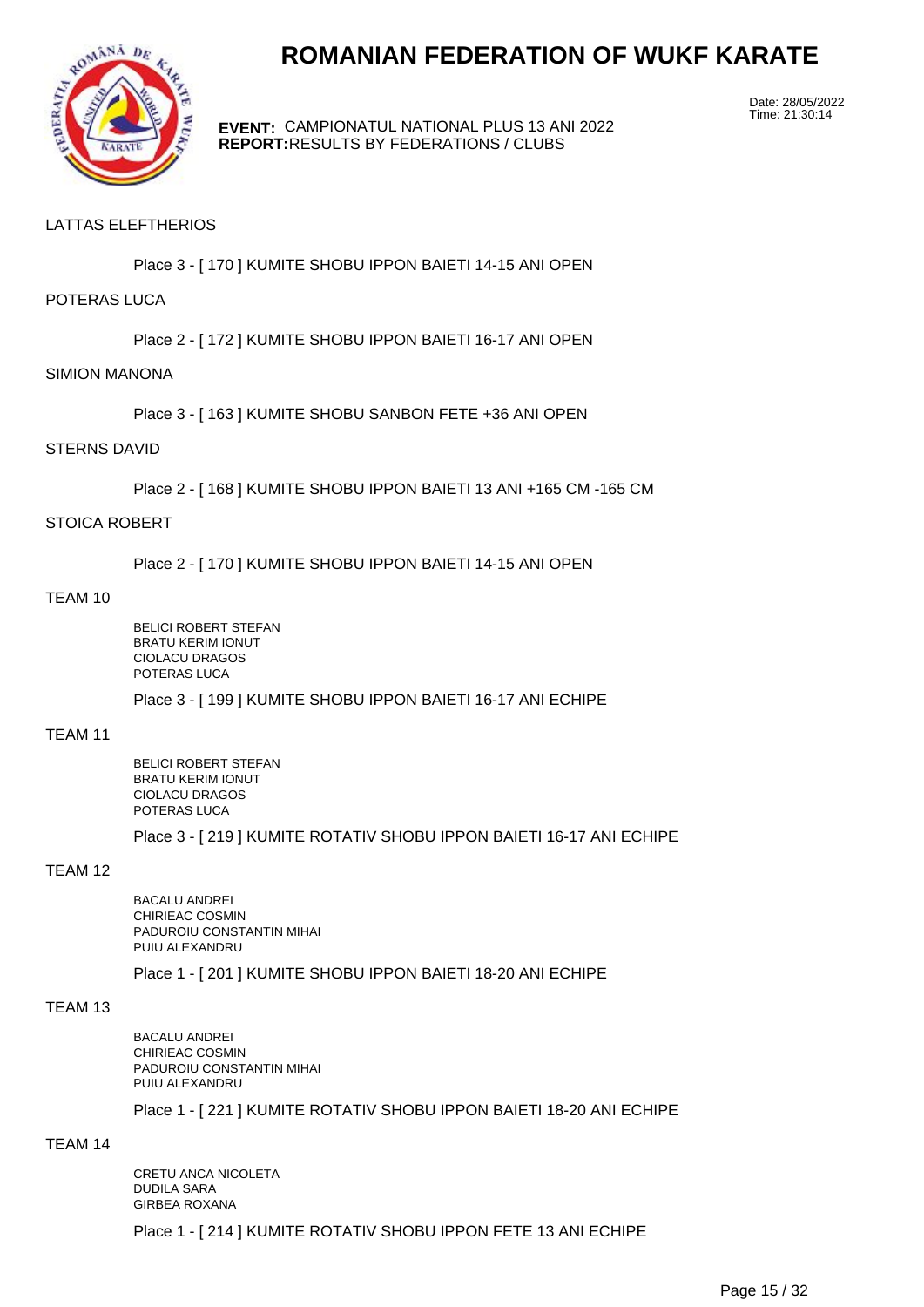

**EVENT:** CAMPIONATUL NATIONAL PLUS 13 ANI 2022 **REPORT:** RESULTS BY FEDERATIONS / CLUBS

Date: 28/05/2022 Time: 21:30:14

#### TEAM 15

STERNS DAVID TOMA OCTAVIAN TUDOR ASTION ANDREI SABIN ANDREESCU CRISTIAN

Place 1 - [ 215 ] KUMITE ROTATIV SHOBU IPPON BAIETI 13 ANI ECHIPE

#### TEAM 17

BAN ANDREA KAROLINA SIMION MANONA TOHANEAN DENISA GABRIELA Place 3 - [ 186 ] KATA INTERSTILURI FETE 21-35 ANI ECHIPE

#### TEAM 18

BACALU ANDREI PADUROIU CONSTANTIN MIHAI PUIU ALEXANDRU

Place 2 - [ 185 ] KATA INTERSTILURI BAIETI 18-20 ANI ECHIPE

#### TEAM 19

LUPASCU SOFIA NICOARA ALEXANDRA NICOLAU ALEXANDRA

Place 3 - [ 204 ] KUMITE ROTATIV SHOBU SANBON FETE 13 ANI ECHIPE

#### TEAM 2

GIURGIU CASIAN LATTAS ELEFTHERIOS DRAGHICIU EDUARD MARIAN

Place 2 - [ 181 ] KATA INTERSTILURI BAIETI 14-15 ANI ECHIPE

#### TEAM 3

BRATU KERIM IONUT BELICI ROBERT STEFAN POTERAS LUCA

Place 1 - [ 183 ] KATA INTERSTILURI BAIETI 16-17 ANI ECHIPE

#### TEAM 4

STERNS DAVID TOMA OCTAVIAN TUDOR ASTION ANDREI SABIN ANDREESCU CRISTIAN

Place 1 - [ 179 ] KATA INTERSTILURI BAIETI 13 ANI ECHIPE

#### TEAM 6

CHIRIEAC CALIN LATTAS ELEFTHERIOS DRAGHICIU EDUARD MARIAN

Place 2 - [ 197 ] KUMITE SHOBU IPPON BAIETI 14-15 ANI ECHIPE

#### TEAM 7

GIURGIU CASIAN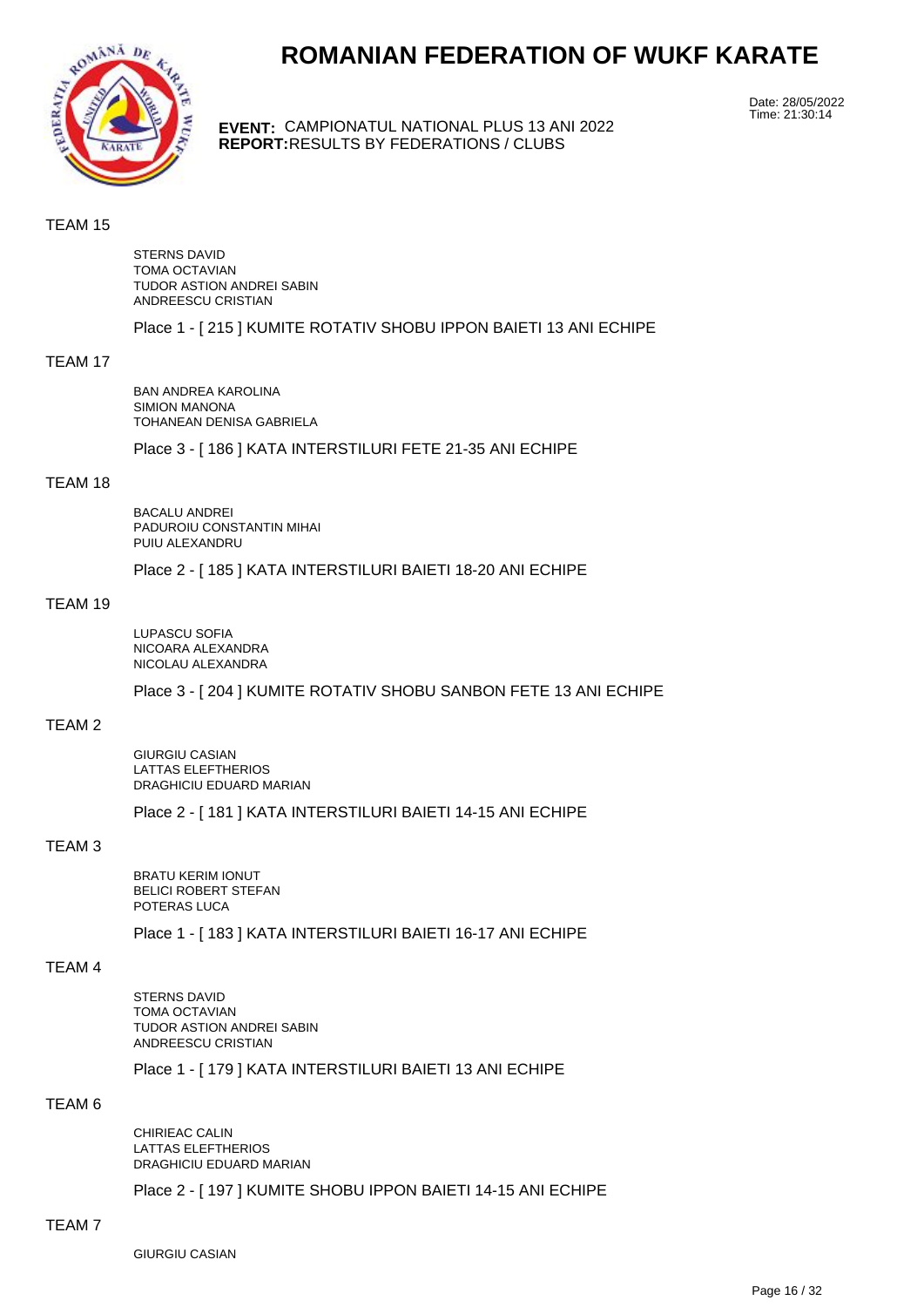

**EVENT:** CAMPIONATUL NATIONAL PLUS 13 ANI 2022 **REPORT:** RESULTS BY FEDERATIONS / CLUBS

Date: 28/05/2022 Time: 21:30:14

STOICA ROBERT SURUBARIU RAZVAN ALEXANDRU MIHALACHE MATEI ADRIAN

Place 1 - [ 197 ] KUMITE SHOBU IPPON BAIETI 14-15 ANI ECHIPE

#### TEAM 8

CHIRIEAC CALIN LATTAS ELEFTHERIOS DRAGHICIU EDUARD MARIAN

Place 1 - [ 217 ] KUMITE ROTATIV SHOBU IPPON BAIETI 14-15 ANI ECHIPE

#### TEAM 9

GIURGIU CASIAN STOICA ROBERT SURUBARIU RAZVAN ALEXANDRU MIHALACHE MATEI ADRIAN

Place 2 - [ 217 ] KUMITE ROTATIV SHOBU IPPON BAIETI 14-15 ANI ECHIPE

#### TUDOR ASTION ANDREI SABIN

Place 1 - [ 21 ] KATA SHOTOKAN BAIETI 13 ANI +3 KYU

VASILACHE MARIA IOANA

Place 3 - [ 169 ] KUMITE SHOBU IPPON FETE 14-15 ANI OPEN

## **CS KARATE-DO ZANSHIN - TIMISOARA**

#### CALIN CLAUDIU

Place 2 - [ 160 ] KUMITE SHOBU SANBON BAIETI 21-35 ANI -75 KG

#### LUCA KEVIN

Place 1 - [ 151 ] KUMITE SHOBU SANBON BAIETI 18-20 ANI -65 KG

#### MANEA ROBERT

Place 2 - [ 161 ] KUMITE SHOBU SANBON BAIETI 21-35 ANI -85 KG

TEAM 1

MANEA ROBERT JURJESCU ION CALIN CLAUDIU LUCA KEVIN

Place 2 - [ 195 ] KUMITE SHOBU SANBON BAIETI 21-35 ANI ECHIPE

### TEAM 2

MANEA ROBERT JURJESCU ION CALIN CLAUDIU LUCA KEVIN

Place 1 - [ 213 ] KUMITE ROTATIV SHOBU SANBON BAIETI 21-35 ANI ECHIPE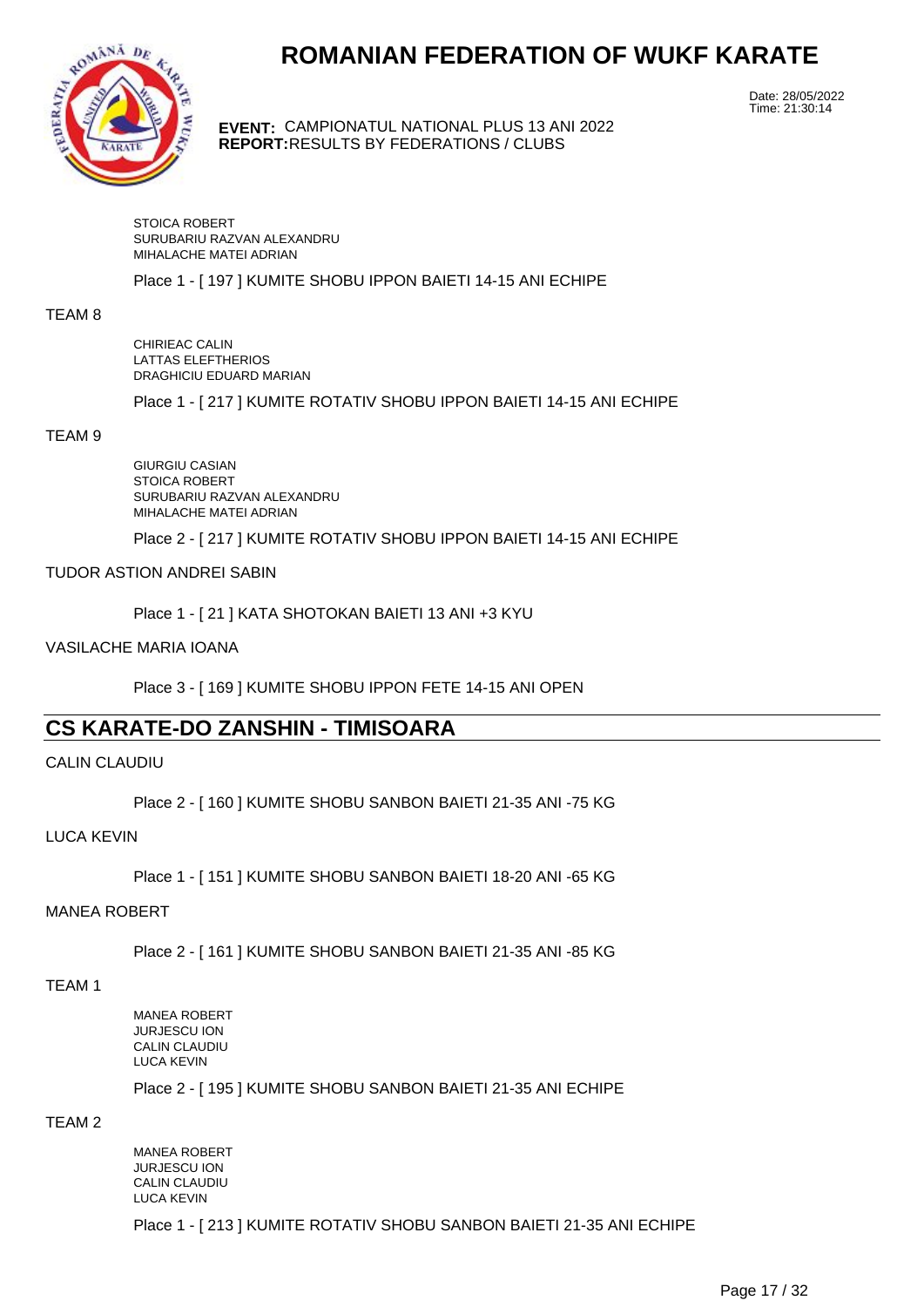

**EVENT:** CAMPIONATUL NATIONAL PLUS 13 ANI 2022 **REPORT:** RESULTS BY FEDERATIONS / CLUBS

Date: 28/05/2022 Time: 21:30:14

VADUVA DELIA

Place 3 - [ 150 ] KUMITE SHOBU SANBON FETE 18-20 ANI +65 KG -65 KG

## **CS MUNCITORESC RESITA - RESITA**

#### BUZURA GRETA KARLA

Place 1 - [ 134 ] KUMITE SHOBU SANBON FETE 14-15 ANI +60 KG

#### MILOTIN IONELA FLAVIANA

Place 2 - [ 141 ] KUMITE SHOBU SANBON FETE 16-17 ANI +60 KG

TEAM 1

BUZURA GRETA KARLA WETTORI MAIA SONIA DERIUS ALEXIA STEFANIA

Place 2 - [ 180 ] KATA INTERSTILURI FETE 14-15 ANI ECHIPE

## **CS PHOENYX SUNRISE - BUCHAREST**

ANGHEL LAURA DANIELA

Place 3 - [ 40 ] KATA SHORIN RYU SHITO RYU GOJU RYU FETE 14-15 ANI 9-8-7 KYU

#### ONISEI MARIAN LUCIAN

Place 1 - [ 55 ] KATA SHORIN RYU WADO RYU GOJU RYU SHITO RYU BAIETI 14-15 ANI +3 KYU

VANGHELE MATEI GABRIEL

Place 1 - [ 24 ] KATA GOJU RYU SHITO RYU BAIETI 13 ANI +3 KYU

VLAD CRISTIAN DUMITRU

Place 2 - [ 117 ] KATA GOJU RYU BAIETI 21-35 ANI 5-4-3-2-1 KYU + DAN Place 3 - [ 159 ] KUMITE SHOBU SANBON BAIETI 21-35 ANI -65 KG

### **CS POLITEHNICA - CLUJ-NAPOCA**

ADRIANA RALUCA ILIE

Place 1 - [ 158 ] KUMITE SHOBU SANBON FETE 21-35 ANI +65 KG -65 KG

ALEXANDRA CORBEANU-POPESCU

Place 1 - [ 156 ] KUMITE SHOBU SANBON FETE 21-35 ANI -60 KG

ALEXANDRU MIC

Place 1 - [ 162 ] KUMITE SHOBU SANBON BAIETI 21-35 ANI +85 KG -85 KG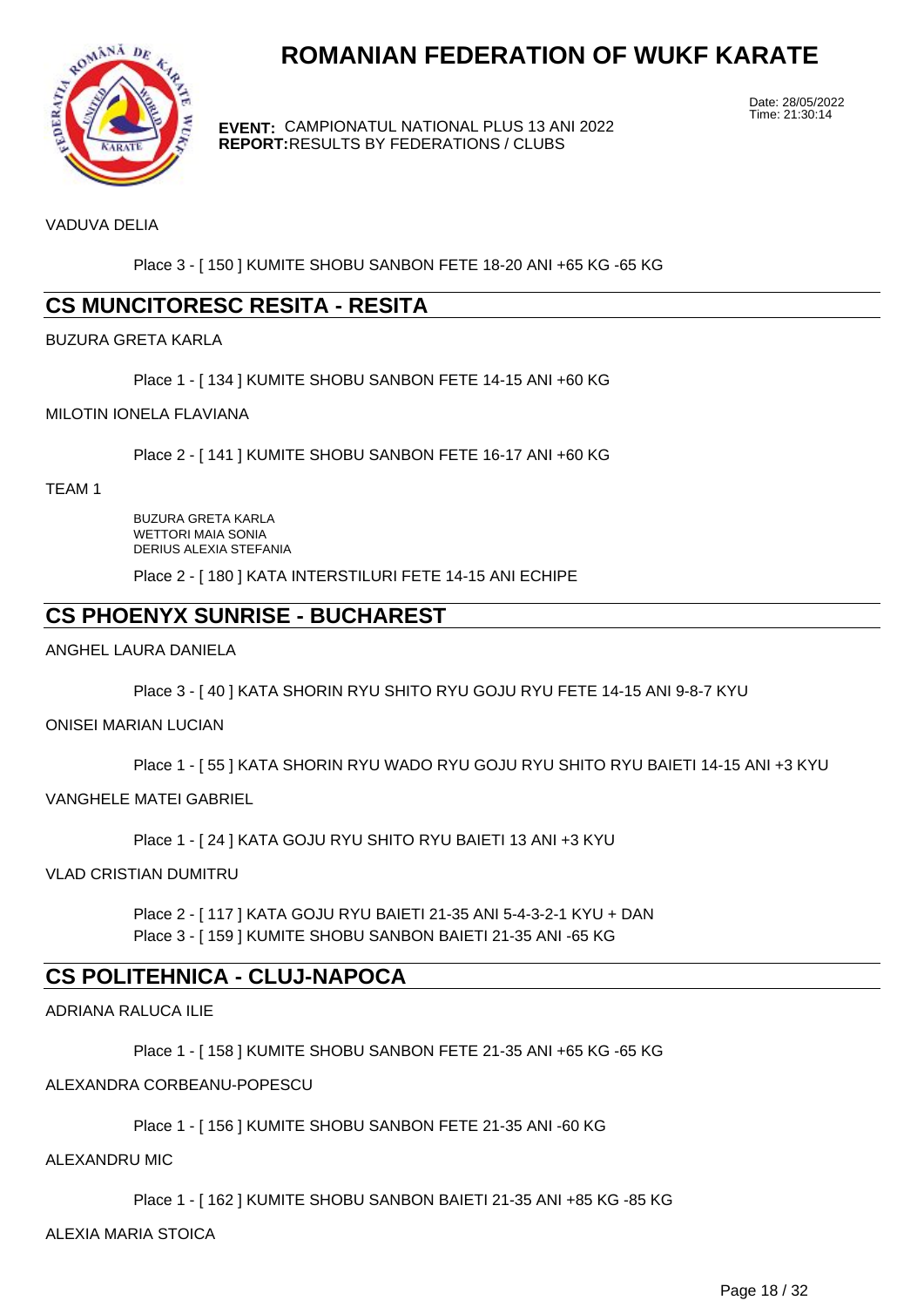

**EVENT:** CAMPIONATUL NATIONAL PLUS 13 ANI 2022 **REPORT:** RESULTS BY FEDERATIONS / CLUBS

Date: 28/05/2022 Time: 21:30:14

#### Place 3 - [ 147 ] KUMITE SHOBU SANBON FETE 18-20 ANI -55 KG

#### ANCA CLAUDIA BORSOVICZKY

Place 2 - [ 147 ] KUMITE SHOBU SANBON FETE 18-20 ANI -55 KG

#### ANDREEA RHIANA MARGARIT

Place 3 - [ 59 ] KATA GOJU RYU SHITO RYU FETE 14-15 ANI +3 KYU

#### ANGELO SILVEIRA

Place 1 - [ 80 ] KATA SHOTOKAN BAIETI 16-17 ANI 5-4-3-2-1 KYU + DAN Place 1 - [ 145 ] KUMITE SHOBU SANBON BAIETI 16-17 ANI -75 KG

#### BRIANA RADULICA

Place 2 - [ 93 ] KATA SHITO RYU WADO RYU FETE 18-20 ANI 5-4-3-2-1 KYU + DAN Place 2 - [ 148 ] KUMITE SHOBU SANBON FETE 18-20 ANI -60 KG

#### CLAUDIU GOCAN

Place 2 - [ 152 ] KUMITE SHOBU SANBON BAIETI 18-20 ANI -75 KG

#### COSMIN SERGIU STANCIU

Place 1 - [ 118 ] KATA SHITO RYU SHORIN RYU BAIETI 21-35 ANI 5-4-3-2-1 KYU + DAN

#### CRISTIANA PINTEA

Place 2 - [ 71 ] KATA SHOTOKAN FETE 16-17 ANI 5-4-3-2-1 KYU + DAN Place 2 - [ 140 ] KUMITE SHOBU SANBON FETE 16-17 ANI -60 KG

#### DARIA HARABAGIU

Place 1 - [ 71 ] KATA SHOTOKAN FETE 16-17 ANI 5-4-3-2-1 KYU + DAN Place 1 - [ 140 ] KUMITE SHOBU SANBON FETE 16-17 ANI -60 KG

#### DENNIS DRAGOS SAMOILA

Place 1 - [ 44 ] KATA GOJU RYU SHITO RYU BAIETI 14-15 ANI 6-5-4 KYU

#### DIANA MARIA TATOIU

Place 1 - [ 115 ] KATA SHORIN RYU SHITO RYU FETE 21-35 ANI 5-4-3-2-1 KYU + DAN Place 1 - [ 93 ] KATA SHITO RYU WADO RYU FETE 18-20 ANI 5-4-3-2-1 KYU + DAN

#### ELENA CATALINA CALIN

Place 1 - [ 114 ] KATA GOJU RYU FETE 21-35 ANI 5-4-3-2-1 KYU + DAN Place 3 - [ 175 ] KUMITE SHOBU IPPON FETE 21-35 ANI OPEN

#### ERICA ANDREEA COSTACHE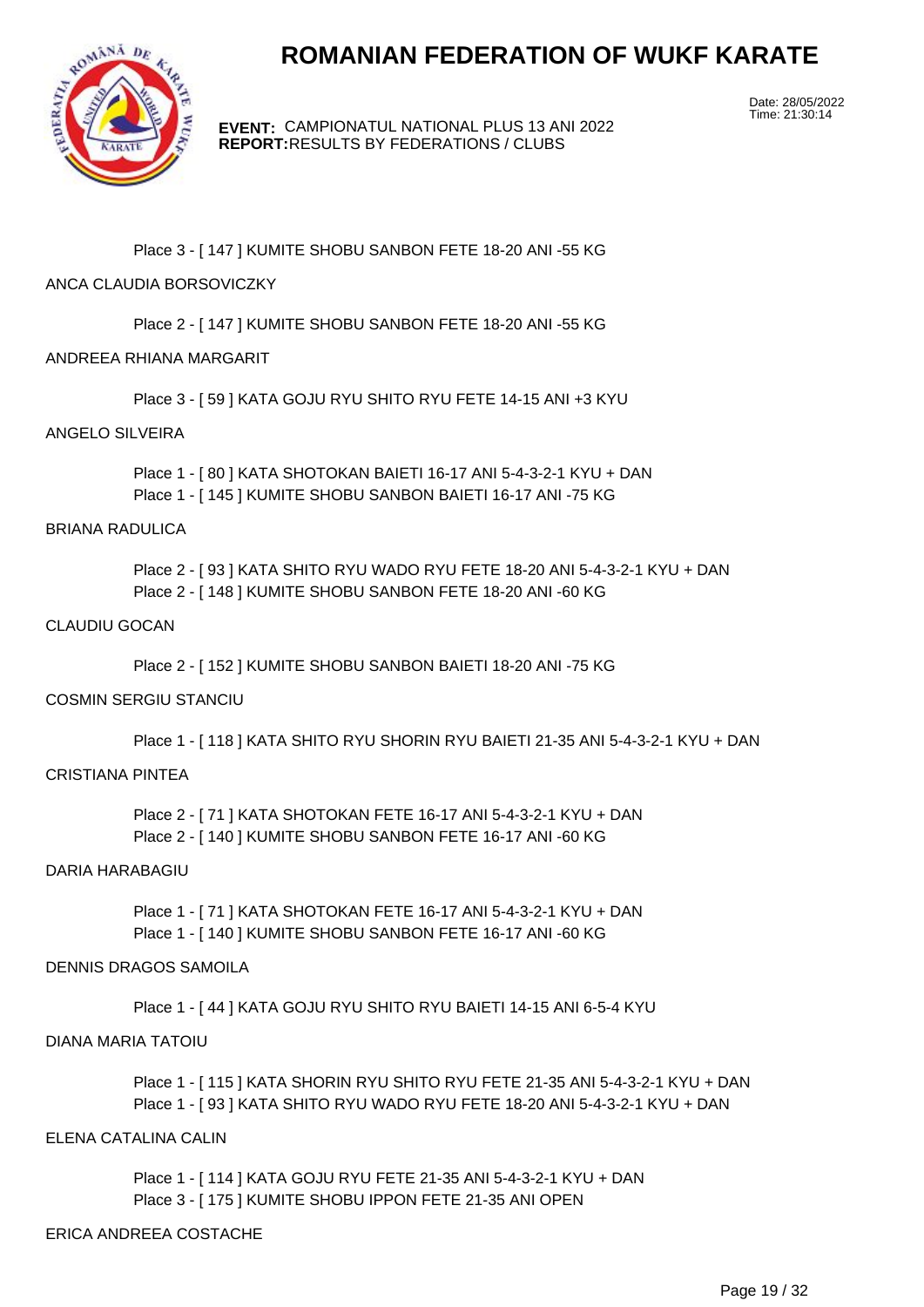

**EVENT:** CAMPIONATUL NATIONAL PLUS 13 ANI 2022 **REPORT:** RESULTS BY FEDERATIONS / CLUBS

Date: 28/05/2022 Time: 21:30:14

#### Place 1 - [ 131 ] KUMITE SHOBU SANBON FETE 14-15 ANI -50 KG Place 1 - [ 59 ] KATA GOJU RYU SHITO RYU FETE 14-15 ANI +3 KYU

#### FABIAN SILVEIRA

Place 1 - [ 41 ] KATA SHOTOKAN BAIETI 14-15 ANI 6-5-4 KYU Place 2 - [ 135 ] KUMITE SHOBU SANBON BAIETI 14-15 ANI -55 KG

#### GABRIELA ENE

Place 2 - [ 125 ] KUMITE SHOBU SANBON FETE 13 ANI -60 KG Place 3 - [ 19 ] KATA GOJU RYU SHOTOKAN FETE 13 ANI 6-5-4 KYU

#### ILDIKO SZEKELY

Place 1 - [ 155 ] KUMITE SHOBU SANBON FETE 21-35 ANI -55 KG

#### ION ALBERT BATAIOSU

Place 1 - [ 159 ] KUMITE SHOBU SANBON BAIETI 21-35 ANI -65 KG

#### MARA BENDRIS

Place 3 - [ 71 ] KATA SHOTOKAN FETE 16-17 ANI 5-4-3-2-1 KYU + DAN

#### MARA VLAD

Place 1 - [ 72 ] KATA WADO RYU FETE 16-17 ANI 5-4-3-2-1 KYU + DAN

#### MARIA IOANA FORT

Place 3 - [ 72 ] KATA WADO RYU FETE 16-17 ANI 5-4-3-2-1 KYU + DAN

#### MARIA SIMINA MORAR

Place 1 - [ 132 ] KUMITE SHOBU SANBON FETE 14-15 ANI -55 KG Place 1 - [ 56 ] KATA SHOTOKAN FETE 14-15 ANI +3 KYU

#### MIHAI BOGDAN DEACONU

Place 1 - [ 98 ] KATA SHITO RYU GOJU RYU BAIETI 18-20 ANI 5-4-3-2-1 KYU + DAN Place 2 - [ 118 ] KATA SHITO RYU SHORIN RYU BAIETI 21-35 ANI 5-4-3-2-1 KYU + DAN

#### MONICA PAVEL

Place 3 - [ 140 ] KUMITE SHOBU SANBON FETE 16-17 ANI -60 KG

#### OCTAVIAN URUC

Place 1 - [ 120 ] KATA SHOTOKAN BAIETI 21-35 ANI 5-4-3-2-1 KYU + DAN

#### RADU CONSTANTIN POPESCU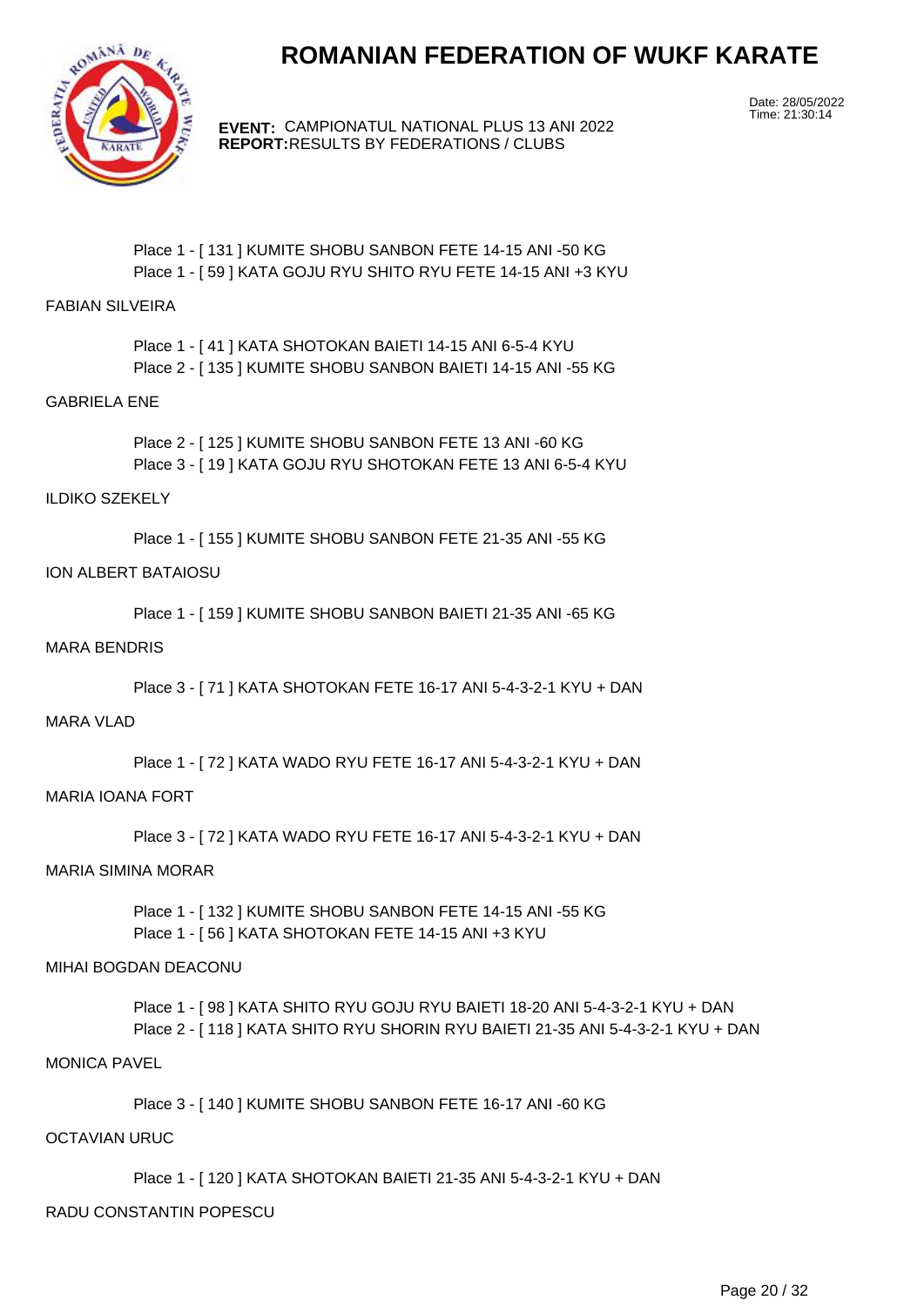

**EVENT:** CAMPIONATUL NATIONAL PLUS 13 ANI 2022 **REPORT:** RESULTS BY FEDERATIONS / CLUBS

Date: 28/05/2022 Time: 21:30:14

#### Place 1 - [ 160 ] KUMITE SHOBU SANBON BAIETI 21-35 ANI -75 KG

#### RALUCA MARINA VANGHELE

Place 1 - [ 19 ] KATA GOJU RYU SHOTOKAN FETE 13 ANI 6-5-4 KYU

#### RAZVAN SAS

Place 1 - [ 78 ] KATA SHITO RYU GOJU RYU BAIETI 16-17 ANI 5-4-3-2-1 KYU + DAN

#### SANDOR IOO

Place 2 - [ 100 ] KATA SHOTOKAN BAIETI 18-20 ANI 5-4-3-2-1 KYU + DAN

#### TEAM 1

CRISTIANA PINTEA DARIA HARABAGIU MARIA SIMINA MORAR

Place 1 - [ 182 ] KATA INTERSTILURI FETE 16-17 ANI ECHIPE

#### TEAM 10

VICTOR IOAN KUTABA CLAUDIU GOCAN SANDOR IOO

Place 1 - [ 193 ] KUMITE SHOBU SANBON BAIETI 18-20 ANI ECHIPE

#### TEAM 11

SANDOR IOO CLAUDIU GOCAN VICTOR IOAN KUTABA

Place 1 - [ 211 ] KUMITE ROTATIV SHOBU SANBON BAIETI 18-20 ANI ECHIPE

#### TEAM 12

ALEXANDRA CORBEANU-POPESCU ADRIANA RALUCA ILIE ILDIKO SZEKELY TIMEA ELISABETA SZASZ

Place 1 - [ 194 ] KUMITE SHOBU SANBON FETE 21-35 ANI ECHIPE

#### TEAM 13

ALEXANDRA CORBEANU-POPESCU ADRIANA RALUCA ILIE ILDIKO SZEKELY TIMEA ELISABETA SZASZ

Place 2 - [ 212 ] KUMITE ROTATIV SHOBU SANBON FETE 21-35 ANI ECHIPE

#### TEAM 14

ALEXANDRU MIC RADU CONSTANTIN POPESCU ION ALBERT BATAIOSU

Place 1 - [ 195 ] KUMITE SHOBU SANBON BAIETI 21-35 ANI ECHIPE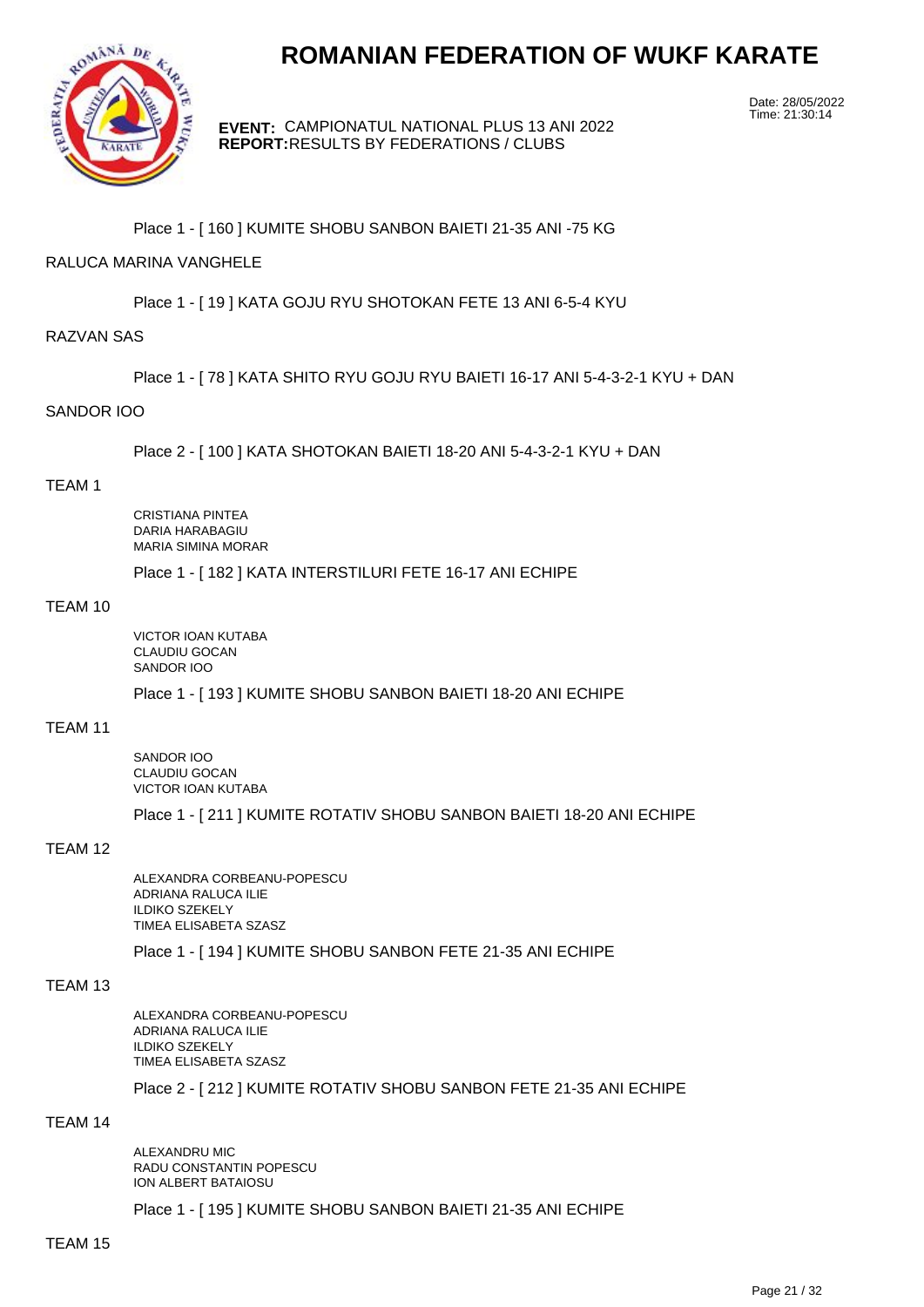

**EVENT:** CAMPIONATUL NATIONAL PLUS 13 ANI 2022 **REPORT:** RESULTS BY FEDERATIONS / CLUBS

Date: 28/05/2022 Time: 21:30:14

ALEXANDRU MIC RADU CONSTANTIN POPESCU ION ALBERT BATAIOSU

Place 2 - [ 213 ] KUMITE ROTATIV SHOBU SANBON BAIETI 21-35 ANI ECHIPE

#### TEAM 2

OCTAVIAN URUC SANDOR IOO VICTOR IOAN KUTABA

Place 1 - [ 187 ] KATA INTERSTILURI BAIETI 21-35 ANI ECHIPE

#### TEAM 3

ANDREEA RHIANA MARGARIT ERICA ANDREEA COSTACHE RALUCA MARINA VANGHELE

Place 1 - [ 180 ] KATA INTERSTILURI FETE 14-15 ANI ECHIPE

#### TEAM 4

MARIA SIMINA MORAR ANDREEA RHIANA MARGARIT ERICA ANDREEA COSTACHE MINEA PAULA DANIELA

Place 1 - [ 188 ] KUMITE SHOBU SANBON FETE 14-15 ANI ECHIPE

#### TEAM 5

MARIA SIMINA MORAR ANDREEA RHIANA MARGARIT ERICA ANDREEA COSTACHE MINEA PAULA DANIELA

Place 1 - [ 206 ] KUMITE ROTATIV SHOBU SANBON FETE 14-15 ANI ECHIPE

#### TEAM 6

CRISTIANA PINTEA DARIA HARABAGIU MARCOS MELISSA RONELA

Place 1 - [ 190 ] KUMITE SHOBU SANBON FETE 16-17 ANI ECHIPE

#### TEAM 7

CRISTIANA PINTEA DARIA HARABAGIU MARCOS MELISSA RONELA

Place 1 - [ 208 ] KUMITE ROTATIV SHOBU SANBON FETE 16-17 ANI ECHIPE

#### TEAM 8

ANCA CLAUDIA BORSOVICZKY BRIANA RADULICA ALEXIA MARIA STOICA

Place 1 - [ 192 ] KUMITE SHOBU SANBON FETE 18-20 ANI ECHIPE

#### TEAM 9

ANCA CLAUDIA BORSOVICZKY BRIANA RADULICA ALEXIA MARIA STOICA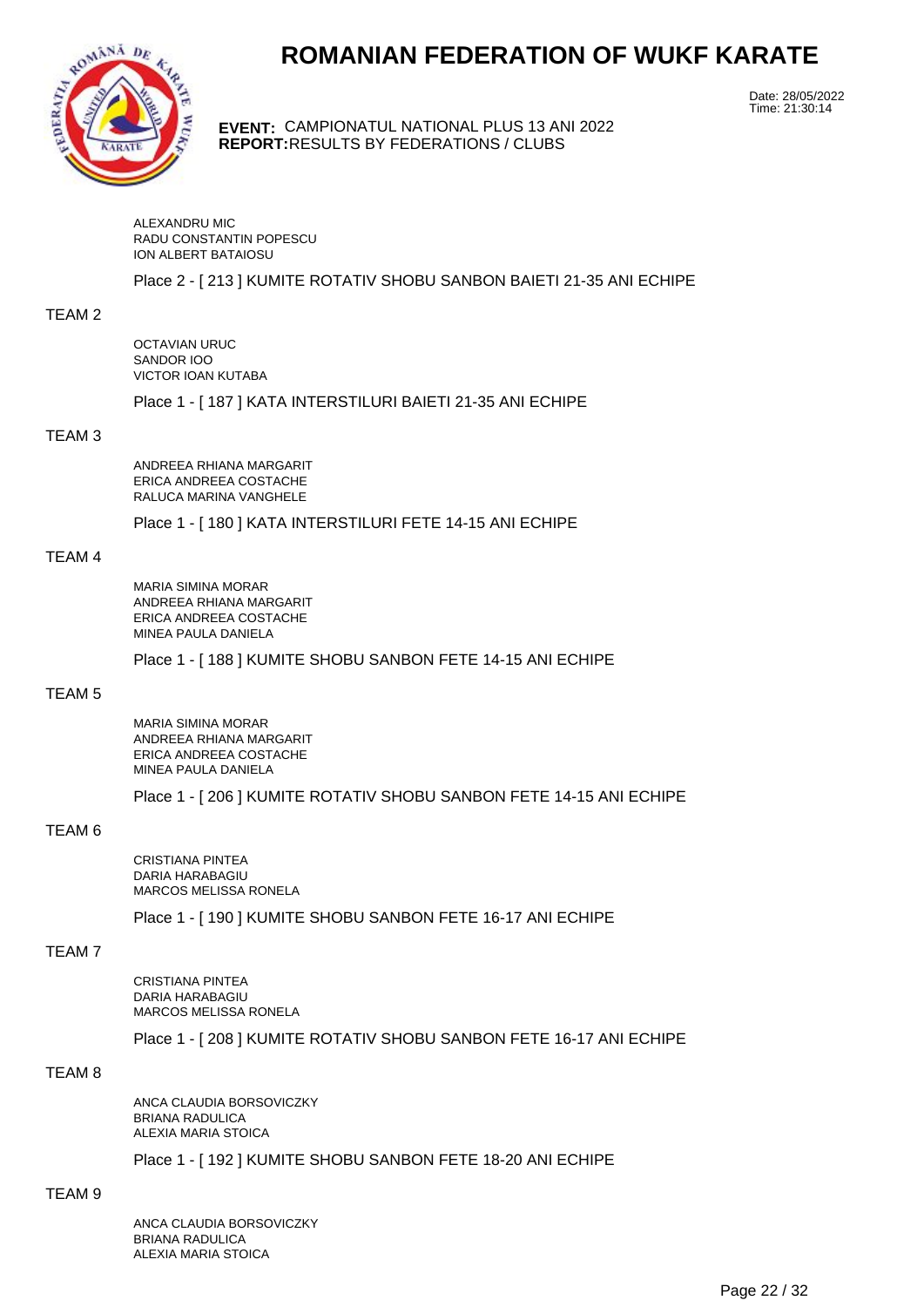

**EVENT:** CAMPIONATUL NATIONAL PLUS 13 ANI 2022 **REPORT:** RESULTS BY FEDERATIONS / CLUBS

Date: 28/05/2022 Time: 21:30:14

Place 1 - [ 210 ] KUMITE ROTATIV SHOBU SANBON FETE 18-20 ANI ECHIPE

#### TIMEA ELISABETA SZASZ

Place 2 - [ 158 ] KUMITE SHOBU SANBON FETE 21-35 ANI +65 KG -65 KG

#### TUDOR BOGDAN ROGOZ

Place 2 - [ 41 ] KATA SHOTOKAN BAIETI 14-15 ANI 6-5-4 KYU Place 3 - [ 136 ] KUMITE SHOBU SANBON BAIETI 14-15 ANI -65 KG

#### VANESSA JESSICA DOBREA

Place 2 - [ 74 ] KATA GOJU RYU SHITO RYU FETE 16-17 ANI 5-4-3-2-1 KYU + DAN

#### VICTOR IOAN KUTABA

Place 1 - [ 100 ] KATA SHOTOKAN BAIETI 18-20 ANI 5-4-3-2-1 KYU + DAN Place 1 - [ 152 ] KUMITE SHOBU SANBON BAIETI 18-20 ANI -75 KG

#### VLAD REINHARDT

Place 1 - [ 51 ] KATA SHOTOKAN BAIETI 14-15 ANI +3 KYU

#### ZSOFIA SZILAGYI

Place 2 - [ 91 ] KATA SHOTOKAN FETE 18-20 ANI 5-4-3-2-1 KYU + DAN

#### ZSOLT SZABO

Place 2 - [ 164 ] KUMITE SHOBU SANBON BAIETI +36 ANI OPEN

## **CS RECORD - ORADEA**

#### BISTRAN SEBASTIAN

Place 3 - [ 151 ] KUMITE SHOBU SANBON BAIETI 18-20 ANI -65 KG

HANGA DAVID

Place 2 - [ 145 ] KUMITE SHOBU SANBON BAIETI 16-17 ANI -75 KG

#### HANGA MATEI

Place 2 - [ 128 ] KUMITE SHOBU SANBON BAIETI 13 ANI -55 KG

ILUT CIPRIAN - DAVID

Place 1 - [ 138 ] KUMITE SHOBU SANBON BAIETI 14-15 ANI +75 KG

## **CS SAKURA TG MURES - TARGU-MURES**

SZANTO H.DAVID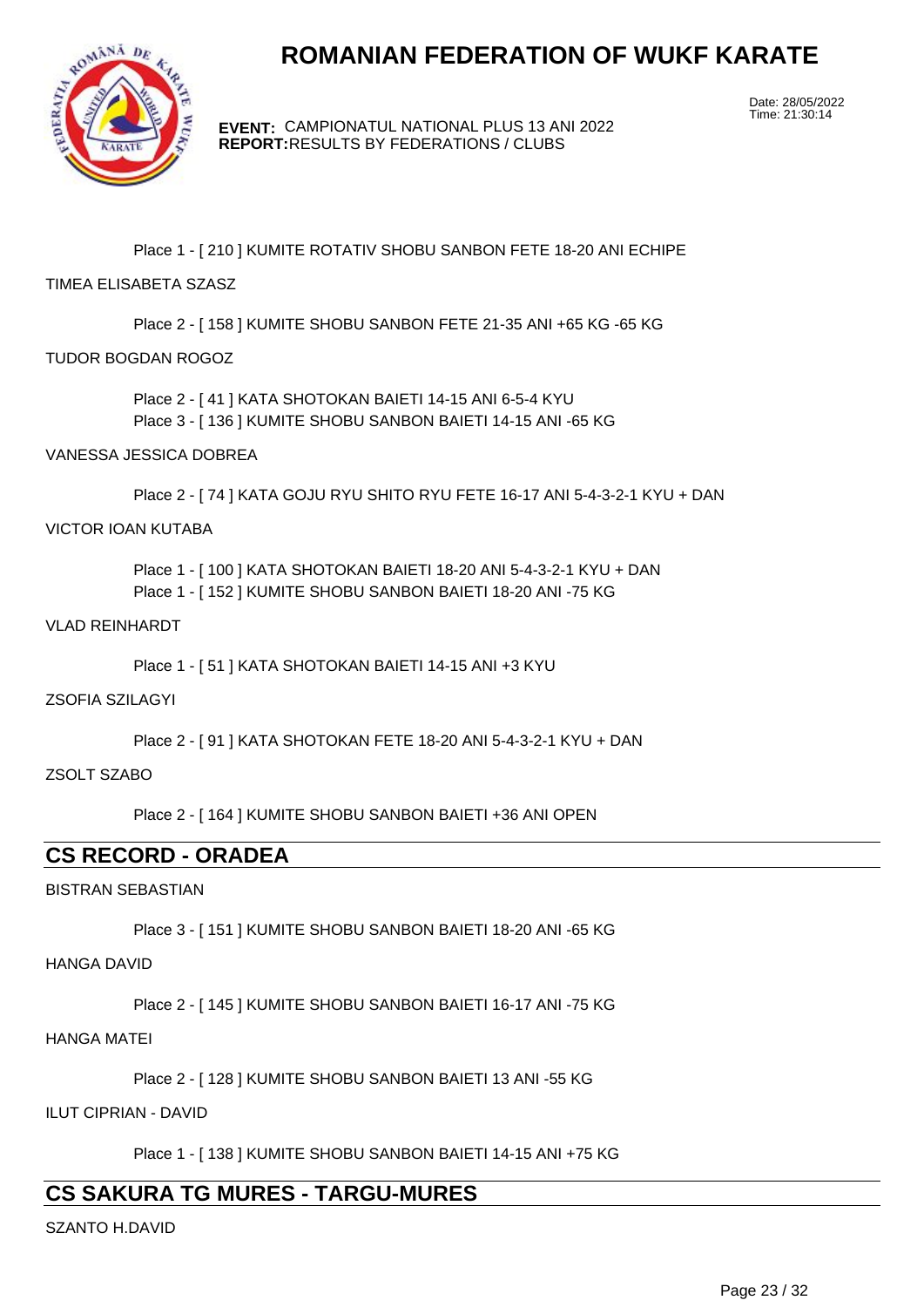

**EVENT:** CAMPIONATUL NATIONAL PLUS 13 ANI 2022 **REPORT:** RESULTS BY FEDERATIONS / CLUBS

Date: 28/05/2022 Time: 21:30:14

Place 2 - [ 127 ] KUMITE SHOBU SANBON BAIETI 13 ANI -45 KG

## **CS SAMURAI - TURDA**

#### LOBONT DIANA

Place 2 - [ 46 ] KATA SHOTOKAN FETE 14-15 ANI 6-5-4 KYU

TEAM 2

HIRISCAU DIANA LOBONT DIANA RUS ALEXANDRA MARIA

Place 3 - [ 182 ] KATA INTERSTILURI FETE 16-17 ANI ECHIPE

## **CS SHINTO - PETROSANI**

ALECSA KEVIN NICOLAS

Place 3 - [ 55 ] KATA SHORIN RYU WADO RYU GOJU RYU SHITO RYU BAIETI 14-15 ANI +3 KYU

#### ANDREI RAZVAN FRINCU

Place 1 - [ 129 ] KUMITE SHOBU SANBON BAIETI 13 ANI -65 KG Place 1 - [ 13 ] KATA SHITO RYU BAIETI 13 ANI 6-5-4 KYU

#### DANIELA ANDREEA CULITA

Place 2 - [ 10 ] KATA SHORIN RYU SHITO RYU FETE 13 ANI 9-8-7 KYU

STEFANIA SIGMIREAN

Place 2 - [ 59 ] KATA GOJU RYU SHITO RYU FETE 14-15 ANI +3 KYU

TEAM 1

Place 2 - [ 183 ] KATA INTERSTILURI BAIETI 16-17 ANI ECHIPE

### **CS SHOTOKAN DOJO NASAUD - NASAUD**

#### ANDREI ALIN

Place 3 - [ 21 ] KATA SHOTOKAN BAIETI 13 ANI +3 KYU

#### BREZOI RAUL

Place 2 - [ 138 ] KUMITE SHOBU SANBON BAIETI 14-15 ANI +75 KG

SUCIU EMMA

Place 3 - [ 126 ] KUMITE SHOBU SANBON FETE 13 ANI +60 KG

## **CS SPORT RECORD ORIGINAL TM - TIMISOARA**

BEDE LASZLO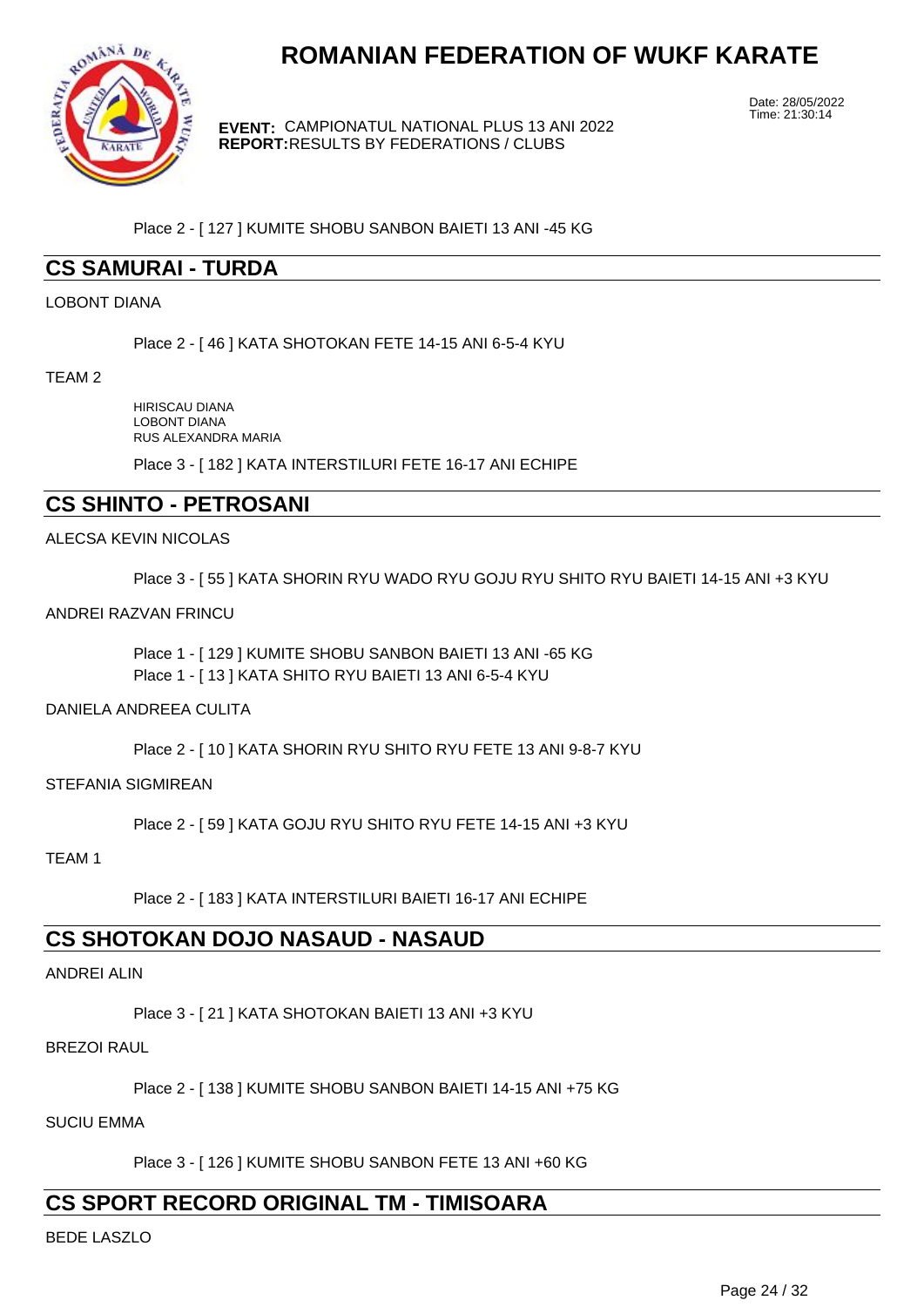

**EVENT:** CAMPIONATUL NATIONAL PLUS 13 ANI 2022 **REPORT:** RESULTS BY FEDERATIONS / CLUBS

Date: 28/05/2022 Time: 21:30:14

#### Place 1 - [ 122 ] KATA BAIETI +36 ANI OPEN

#### BICA RAZVAN

Place 2 - [ 130 ] KUMITE SHOBU SANBON BAIETI 13 ANI +65 KG

#### CISMARU CEZARA ANTONIA

Place 2 - [ 123 ] KUMITE SHOBU SANBON FETE 13 ANI -50 KG Place 2 - [ 19 ] KATA GOJU RYU SHOTOKAN FETE 13 ANI 6-5-4 KYU

#### IOVESCU DENIS

Place 1 - [ 161 ] KUMITE SHOBU SANBON BAIETI 21-35 ANI -85 KG

#### PANCU ANDREEA

Place 1 - [ 125 ] KUMITE SHOBU SANBON FETE 13 ANI -60 KG

#### STEFAN SOCOLIUC

Place 3 - [ 129 ] KUMITE SHOBU SANBON BAIETI 13 ANI -65 KG

#### TEAM 1

BICA RAZVAN FILIP DOBI STEFAN SOCOLIUC

Place 2 - [ 205 ] KUMITE ROTATIV SHOBU SANBON BAIETI 13 ANI ECHIPE

### **CS TIGER KARATE ARAD - ARAD**

#### APOPEI MATILDA

Place 1 - [ 123 ] KUMITE SHOBU SANBON FETE 13 ANI -50 KG Place 2 - [ 26 ] KATA SHOTOKAN FETE 13 ANI +3 KYU

#### MARCOS MELISSA

Place 2 - [ 139 ] KUMITE SHOBU SANBON FETE 16-17 ANI -55 KG; -50 KG

#### MAXIM IULIA

Place 3 - [ 131 ] KUMITE SHOBU SANBON FETE 14-15 ANI -50 KG

#### MESESAN ADRIAN

Place 2 - [ 159 ] KUMITE SHOBU SANBON BAIETI 21-35 ANI -65 KG Place 2 - [ 151 ] KUMITE SHOBU SANBON BAIETI 18-20 ANI -65 KG

#### MESESAN ALEXANDRU

Place 1 - [ 137 ] KUMITE SHOBU SANBON BAIETI 14-15 ANI -75 KG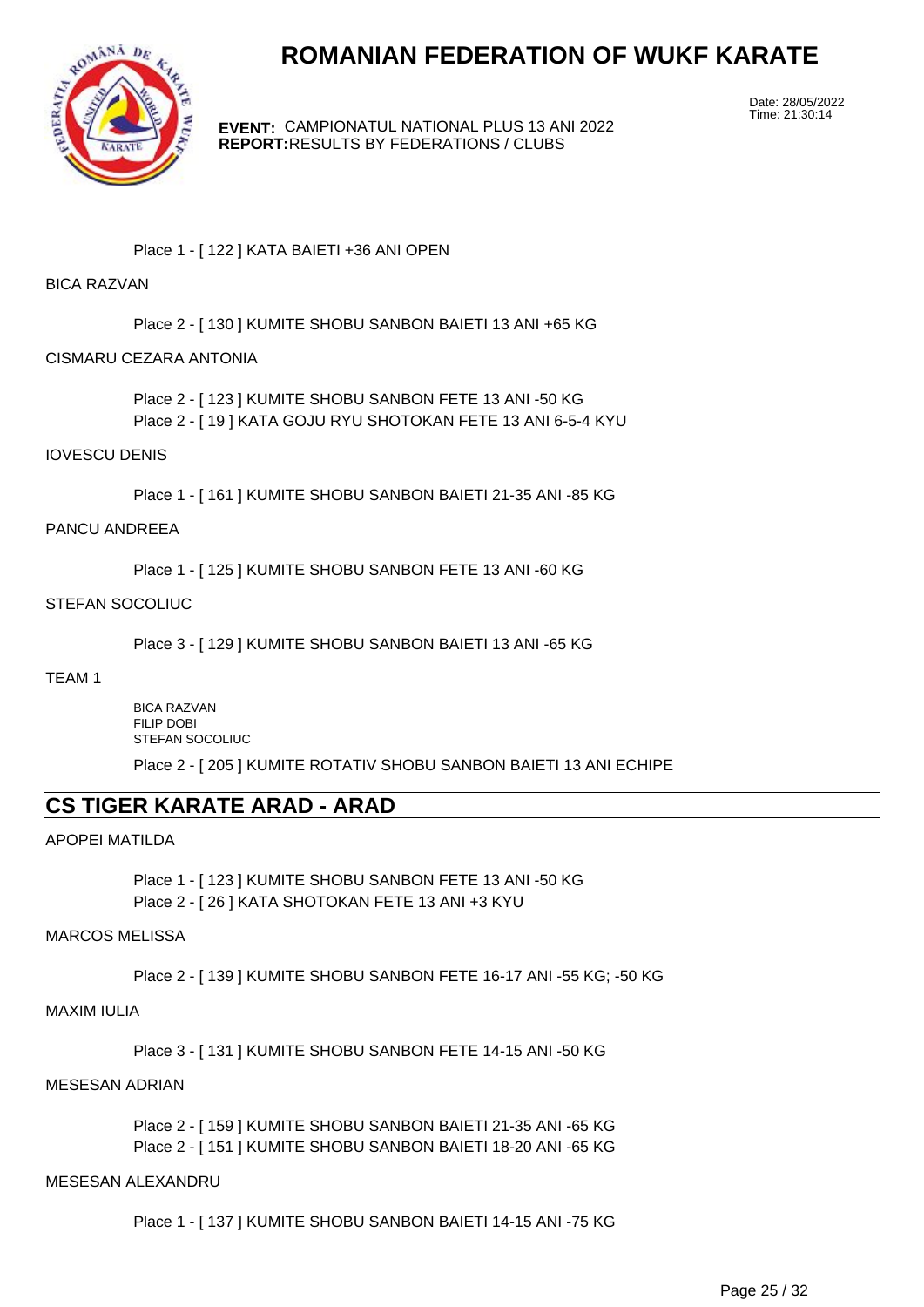

**EVENT:** CAMPIONATUL NATIONAL PLUS 13 ANI 2022 **REPORT:** RESULTS BY FEDERATIONS / CLUBS

Date: 28/05/2022 Time: 21:30:14

#### ORZ CRINA

Place 3 - [ 26 ] KATA SHOTOKAN FETE 13 ANI +3 KYU

#### TEAM 1

APOPEI MATILDA ORZ CRINA CHICIN DARIA

Place 1 - [ 178 ] KATA INTERSTILURI FETE 13 ANI ECHIPE

#### TEAM 2

ORZ CRINA CHICIN DARIA APOPEI MATILDA

Place 1 - [ 204 ] KUMITE ROTATIV SHOBU SANBON FETE 13 ANI ECHIPE

#### TOKAI HENRIETTA

Place 1 - [ 141 ] KUMITE SHOBU SANBON FETE 16-17 ANI +60 KG

## **CS VULTURUL COMARNIC - COMARNIC**

#### ALEXIA CONSTANTIN

Place 3 - [ 36 ] KATA SHOTOKAN FETE 14-15 ANI 9-8-7 KYU

#### COSMINA CHIRICA

Place 2 - [ 165 ] KUMITE SHOBU IPPON FETE 13 ANI -155 CM +155 CM

#### IOANA ROSCULET

Place 3 - [ 165 ] KUMITE SHOBU IPPON FETE 13 ANI -155 CM +155 CM

#### TEAM 1

COSMINA CHIRICA IOANA ROSCULET MARA SCORTEANU

Place 2 - [ 214 ] KUMITE ROTATIV SHOBU IPPON FETE 13 ANI ECHIPE

## **CS ZANSHIN - SATU-MARE**

#### ARDELEAN HOREA

Place 1 - [ 135 ] KUMITE SHOBU SANBON BAIETI 14-15 ANI -55 KG

#### IVA ARIANA

Place 1 - [ 133 ] KUMITE SHOBU SANBON FETE 14-15 ANI -60 KG

#### TEAM 1

IVA ARIANA ROCA IOANA TICOVAN ALEXANDRA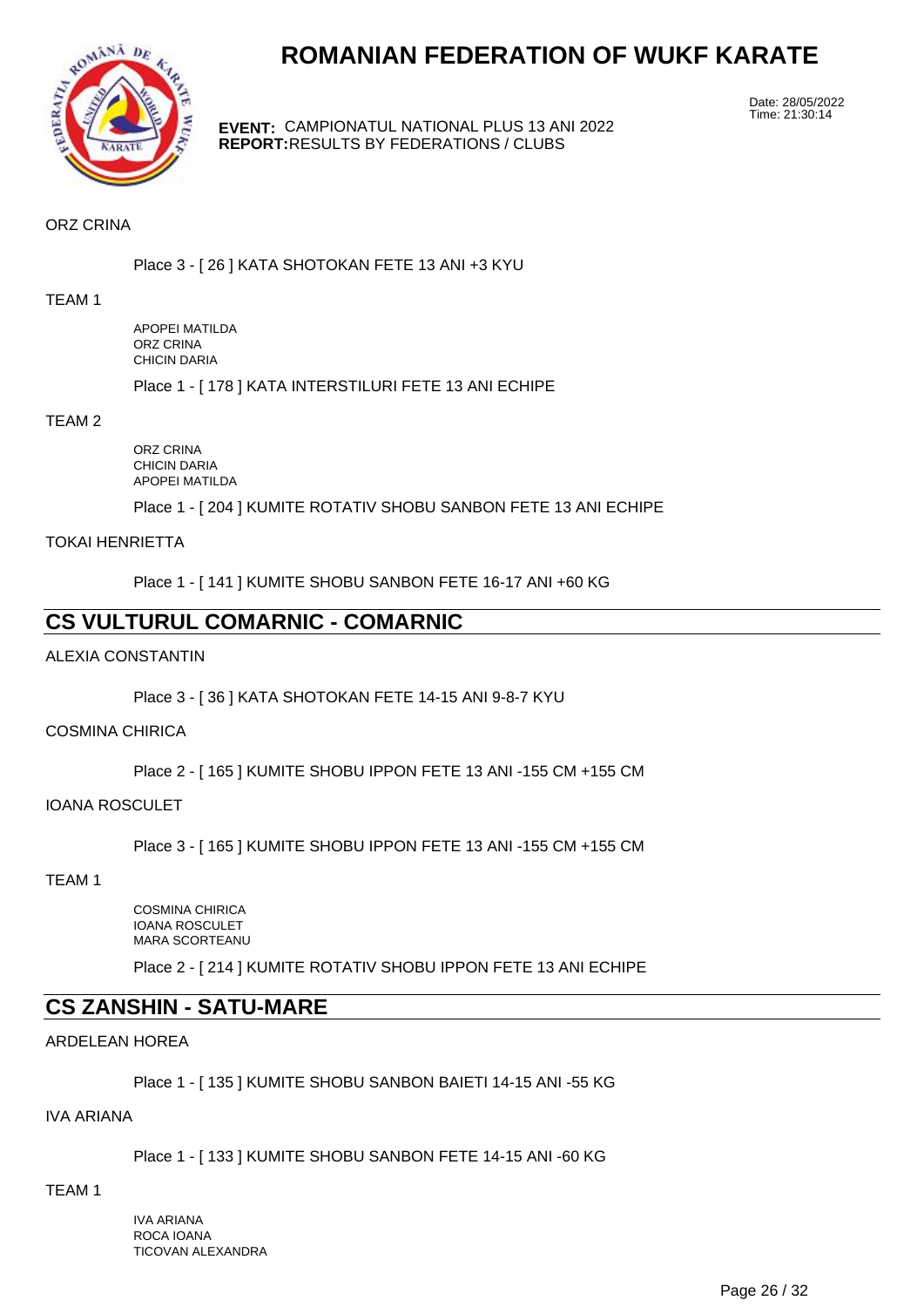

**EVENT:** CAMPIONATUL NATIONAL PLUS 13 ANI 2022 **REPORT:** RESULTS BY FEDERATIONS / CLUBS

Date: 28/05/2022 Time: 21:30:14

#### Place 2 - [ 188 ] KUMITE SHOBU SANBON FETE 14-15 ANI ECHIPE

#### TEAM 2

IVA ARIANA ROCA IOANA TICOVAN ALEXANDRA

Place 2 - [ 206 ] KUMITE ROTATIV SHOBU SANBON FETE 14-15 ANI ECHIPE

#### TICOVAN ALEXANDRA

Place 3 - [ 132 ] KUMITE SHOBU SANBON FETE 14-15 ANI -55 KG

### **CS ZANSHIN MORENI - MORENI**

#### OGREZEANU RADU ANDREI

Place 2 - [ 35 ] KATA SHORIN RYU BAIETI 14-15 ANI 9-8-7 KYU

#### PENCIULESCU ANDREI ALEXANDRU

Place 3 - [ 76 ] KATA SHORIN RYU BAIETI 16-17 ANI 5-4-3-2-1 KYU + DAN

#### PIETRARU IULIAN MIHAI

Place 1 - [ 35 ] KATA SHORIN RYU BAIETI 14-15 ANI 9-8-7 KYU

## **CSM SATU MARE - SATU MARE**

BALACESCU IGOR

Place 1 - [ 164 ] KUMITE SHOBU SANBON BAIETI +36 ANI OPEN

#### BATORI DONCA SIMON LUCA STEFAN

Place 1 - [ 136 ] KUMITE SHOBU SANBON BAIETI 14-15 ANI -65 KG

#### VANCSA DAIANA SIMONA

Place 2 - [ 155 ] KUMITE SHOBU SANBON FETE 21-35 ANI -55 KG

## **CSM UNIREA - SLOBOZIA**

GHEORGHE ANA MARIA

Place 2 - [ 111 ] KATA SHOTOKAN FETE 21-35 ANI 5-4-3-2-1 KYU + DAN Place 3 - [ 155 ] KUMITE SHOBU SANBON FETE 21-35 ANI -55 KG

MATACHE ANA MARIA

Place 1 - [ 46 ] KATA SHOTOKAN FETE 14-15 ANI 6-5-4 KYU

## **CSO VOLUNTARI 2005 - VOLUNTARI**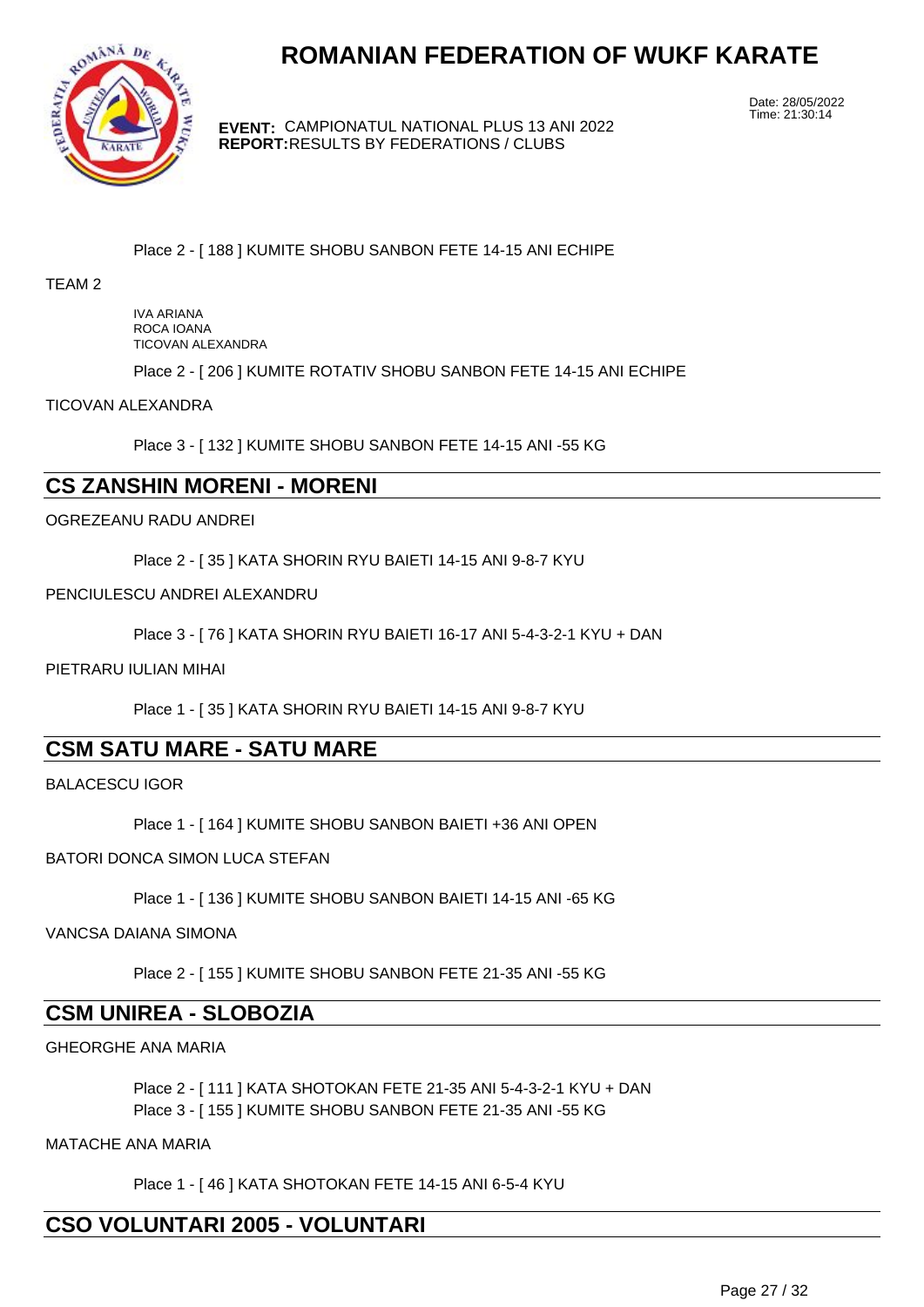

**EVENT:** CAMPIONATUL NATIONAL PLUS 13 ANI 2022 **REPORT:** RESULTS BY FEDERATIONS / CLUBS

Date: 28/05/2022 Time: 21:30:14

#### HENEGARIU RAZVAN

Place 2 - [ 176 ] KUMITE SHOBU IPPON BAIETI 21-35 ANI -70 KG

RADU BOGDAN

Place 1 - [ 177 ] KUMITE SHOBU IPPON BAIETI 21-35 ANI +70 KG

#### SERBAN CEZAR

Place 1 - [ 172 ] KUMITE SHOBU IPPON BAIETI 16-17 ANI OPEN

#### TEAM 1

HENEGARIU RAZVAN RADU BOGDAN

Place 2 - [ 203 ] KUMITE SHOBU IPPON BAIETI 21-35 ANI ECHIPE

#### TEAM 2

HENEGARIU RAZVAN RADU BOGDAN

Place 3 - [ 223 ] KUMITE ROTATIV SHOBU IPPON BAIETI 21-35 ANI ECHIPE

## **CSO.PLOPENI - PLOPENI**

PARVU FLORIN DANIEL

Place 3 - [ 70 ] KATA SHOTOKAN GOJU RYU SHITO RYU BAIETI 16-17 ANI 9-8-7-6 KYU

### **KIDAVA PUCIOASA - PUCIOASA**

BOBOACA ALEXANDRU

Place 2 - [ 144 ] KUMITE SHOBU SANBON BAIETI 16-17 ANI -65 KG

#### BREZEANU ANEMONA STEFANIA

Place 1 - [ 173 ] KUMITE SHOBU IPPON FETE 18-20 ANI OPEN Place 2 - [ 175 ] KUMITE SHOBU IPPON FETE 21-35 ANI OPEN

#### CIOCOIU GEORGIANA BIANCA

Place 3 - [ 158 ] KUMITE SHOBU SANBON FETE 21-35 ANI +65 KG -65 KG

#### CIRSTEA STEFANIA

Place 2 - [ 40 ] KATA SHORIN RYU SHITO RYU GOJU RYU FETE 14-15 ANI 9-8-7 KYU

DIACONU STEFAN

Place 2 - [ 78 ] KATA SHITO RYU GOJU RYU BAIETI 16-17 ANI 5-4-3-2-1 KYU + DAN

#### DRAGHICI ARMANDO CONSTANTIN

Place 3 - [ 174 ] KUMITE SHOBU IPPON BAIETI 18-20 ANI OPEN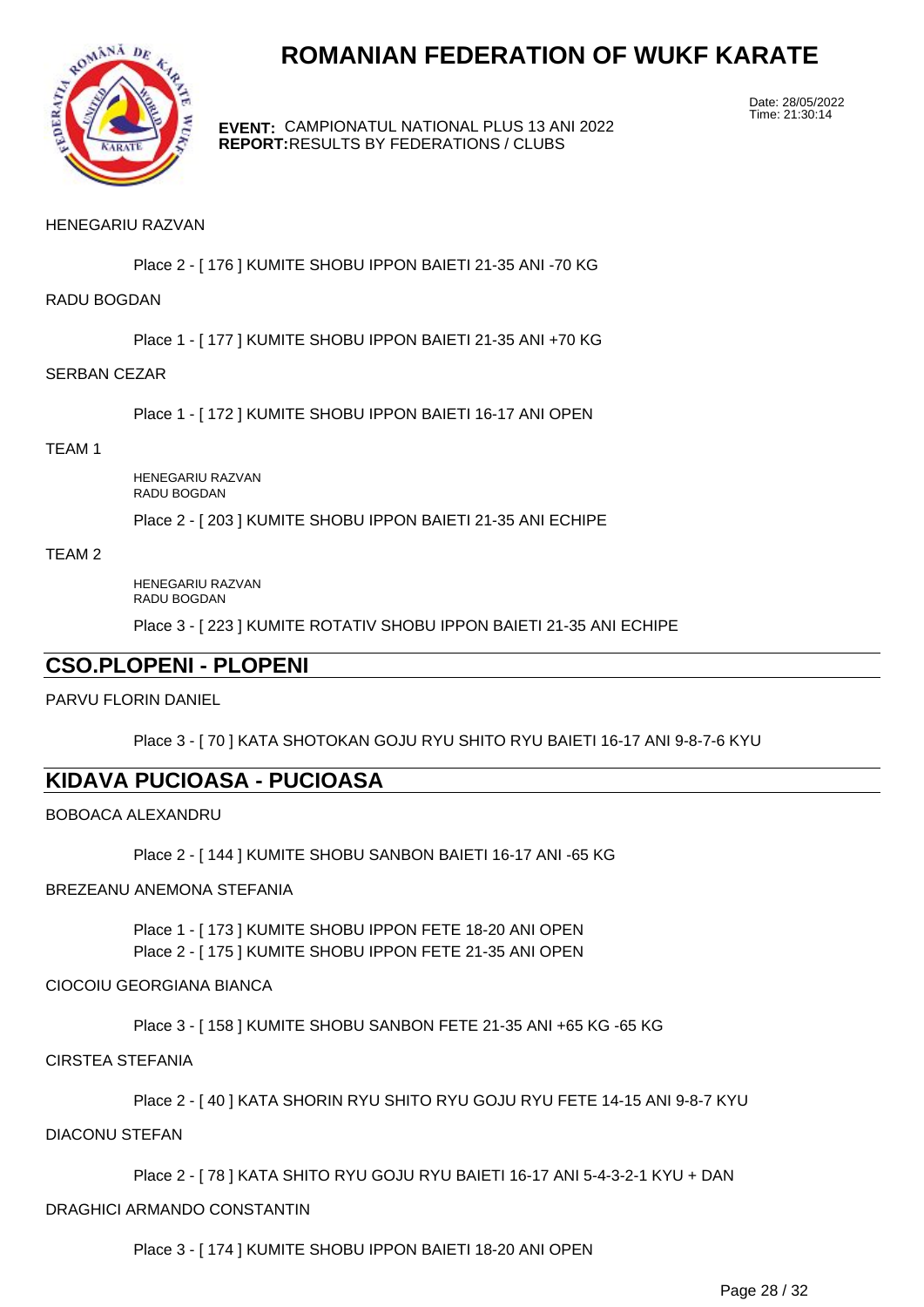

**EVENT:** CAMPIONATUL NATIONAL PLUS 13 ANI 2022 **REPORT:** RESULTS BY FEDERATIONS / CLUBS

Date: 28/05/2022 Time: 21:30:14

#### DUTA RARES

Place 3 - [ 138 ] KUMITE SHOBU SANBON BAIETI 14-15 ANI +75 KG

#### FOLEA ANDREI

Place 1 - [ 5 ] KATA SHORIN RYU SHITO RYU GOJU RYU BAIETI 13 ANI 9-8-7 KYU

#### GRIGOROIU ROBERT TEODOR

Place 2 - [ 13 ] KATA SHITO RYU BAIETI 13 ANI 6-5-4 KYU

#### LEURZEANU CRINA GEORGIANA

Place 2 - [ 173 ] KUMITE SHOBU IPPON FETE 18-20 ANI OPEN Place 2 - [ 115 ] KATA SHORIN RYU SHITO RYU FETE 21-35 ANI 5-4-3-2-1 KYU + DAN Place 3 - [ 93 ] KATA SHITO RYU WADO RYU FETE 18-20 ANI 5-4-3-2-1 KYU + DAN

#### MUSESCU RAUL

Place 3 - [ 146 ] KUMITE SHOBU SANBON BAIETI 16-17 ANI +75 KG

#### PESCARU RALUCA

Place 2 - [ 124 ] KUMITE SHOBU SANBON FETE 13 ANI -55 KG

#### POPESCU BIANCA

Place 3 - [ 134 ] KUMITE SHOBU SANBON FETE 14-15 ANI +60 KG

#### SERBAN BOGDAN GABRIEL

Place 2 - [ 177 ] KUMITE SHOBU IPPON BAIETI 21-35 ANI +70 KG

#### SUTU CRISTIAN

Place 2 - [ 129 ] KUMITE SHOBU SANBON BAIETI 13 ANI -65 KG

#### TEAM 2

DUTA RARES CIRA ERIC ANDREI BURLACU FLAVIUS Place 1 - [ 189 ] KUMITE SHOBU SANBON BAIETI 14-15 ANI ECHIPE

#### TEAM 3

DUTA RARES CIRA ERIC ANDREI BURLACU FLAVIUS

Place 2 - [ 207 ] KUMITE ROTATIV SHOBU SANBON BAIETI 14-15 ANI ECHIPE

### TEAM 4

MUSESCU RAUL BOBOACA ALEXANDRU JECULESCU ANDREI EDUARD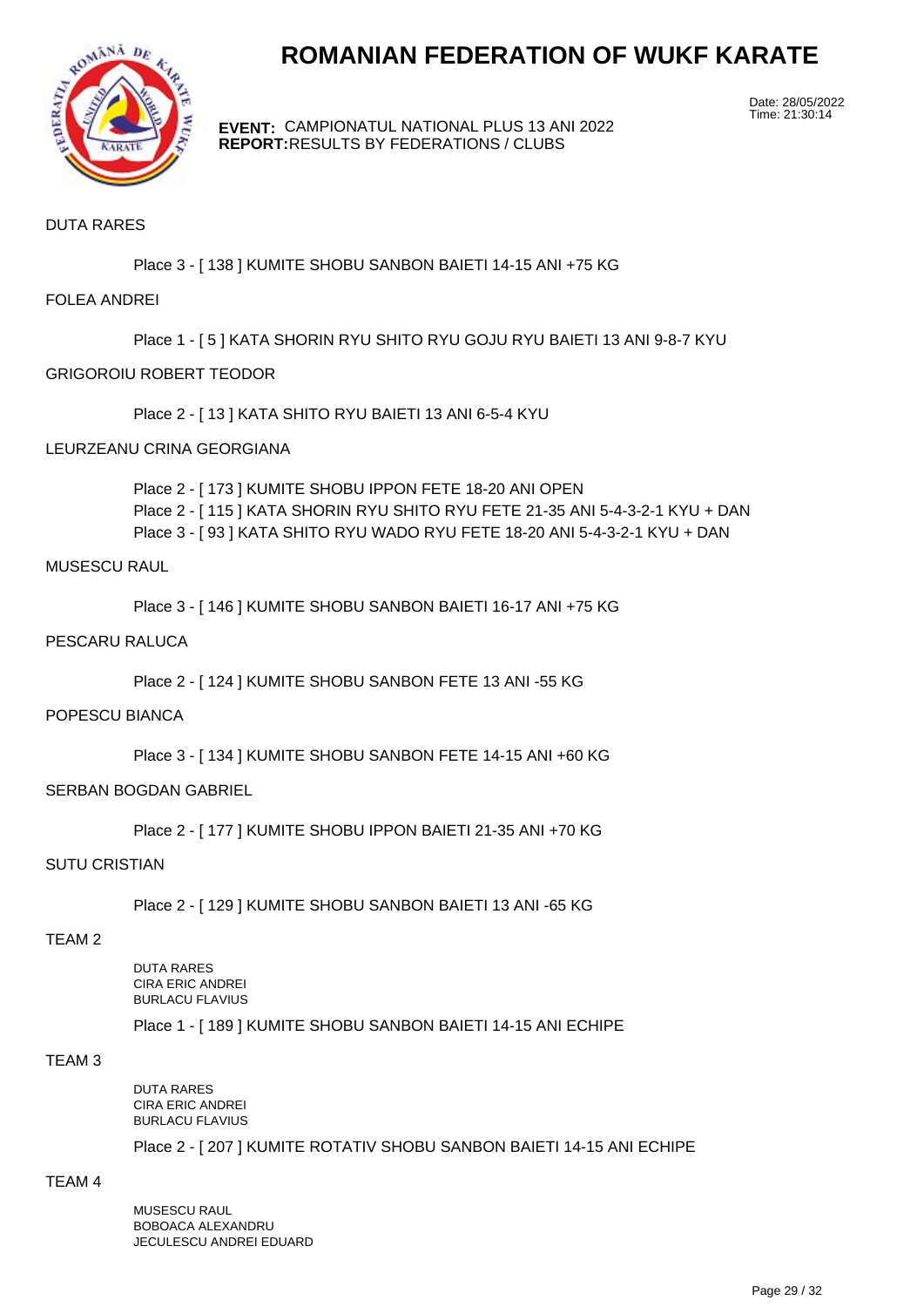

**EVENT:** CAMPIONATUL NATIONAL PLUS 13 ANI 2022 **REPORT:** RESULTS BY FEDERATIONS / CLUBS

Date: 28/05/2022 Time: 21:30:14

#### DIACONU STEFAN

#### Place 2 - [ 191 ] KUMITE SHOBU SANBON BAIETI 16-17 ANI ECHIPE

#### TEAM 5

BOBOACA ALEXANDRU MUSESCU RAUL JECULESCU ANDREI EDUARD DIACONU STEFAN

Place 3 - [ 209 ] KUMITE ROTATIV SHOBU SANBON BAIETI 16-17 ANI ECHIPE

#### TEAM 6

LEURZEANU CRINA GEORGIANA BREZEANU ANEMONA STEFANIA CIOCOIU GEORGIANA BIANCA

Place 1 - [ 202 ] KUMITE SHOBU IPPON FETE 21-35 ANI ECHIPE

#### TEAM 7

CIOCOIU GEORGIANA BIANCA BREZEANU ANEMONA STEFANIA LEURZEANU CRINA GEORGIANA

Place 1 - [ 222 ] KUMITE ROTATIV SHOBU IPPON FETE 21-35 ANI ECHIPE

## **PALATUL COPIILOR - CLUJ NAPOCA - CLUJ-NAPOCA**

#### BADIU DAVID

Place 2 - [ 70 ] KATA SHOTOKAN GOJU RYU SHITO RYU BAIETI 16-17 ANI 9-8-7-6 KYU

#### MARGINEAN ALIN

Place 1 - [ 176 ] KUMITE SHOBU IPPON BAIETI 21-35 ANI -70 KG Place 3 - [ 120 ] KATA SHOTOKAN BAIETI 21-35 ANI 5-4-3-2-1 KYU + DAN

#### MARGINEAN FILOMELA

Place 1 - [ 121 ] KATA FETE +36 ANI OPEN

#### MARIA AGIGHIOLEANU

Place 1 - [ 81 ] KATA SHOTOKAN FETE 18-20 ANI 9-8-7-6 KYU Place 2 - [ 101 ] KATA SHOTOKAN FETE 21-35 ANI 9-8-7-6 KYU

#### PREDA RAISA

Place 1 - [ 6 ] KATA SHOTOKAN FETE 13 ANI 9-8-7 KYU

#### SIBIANU IULIA

Place 1 - [ 101 ] KATA SHOTOKAN FETE 21-35 ANI 9-8-7-6 KYU Place 2 - [ 81 ] KATA SHOTOKAN FETE 18-20 ANI 9-8-7-6 KYU

#### TEAM 1

TOLOMAN IRINA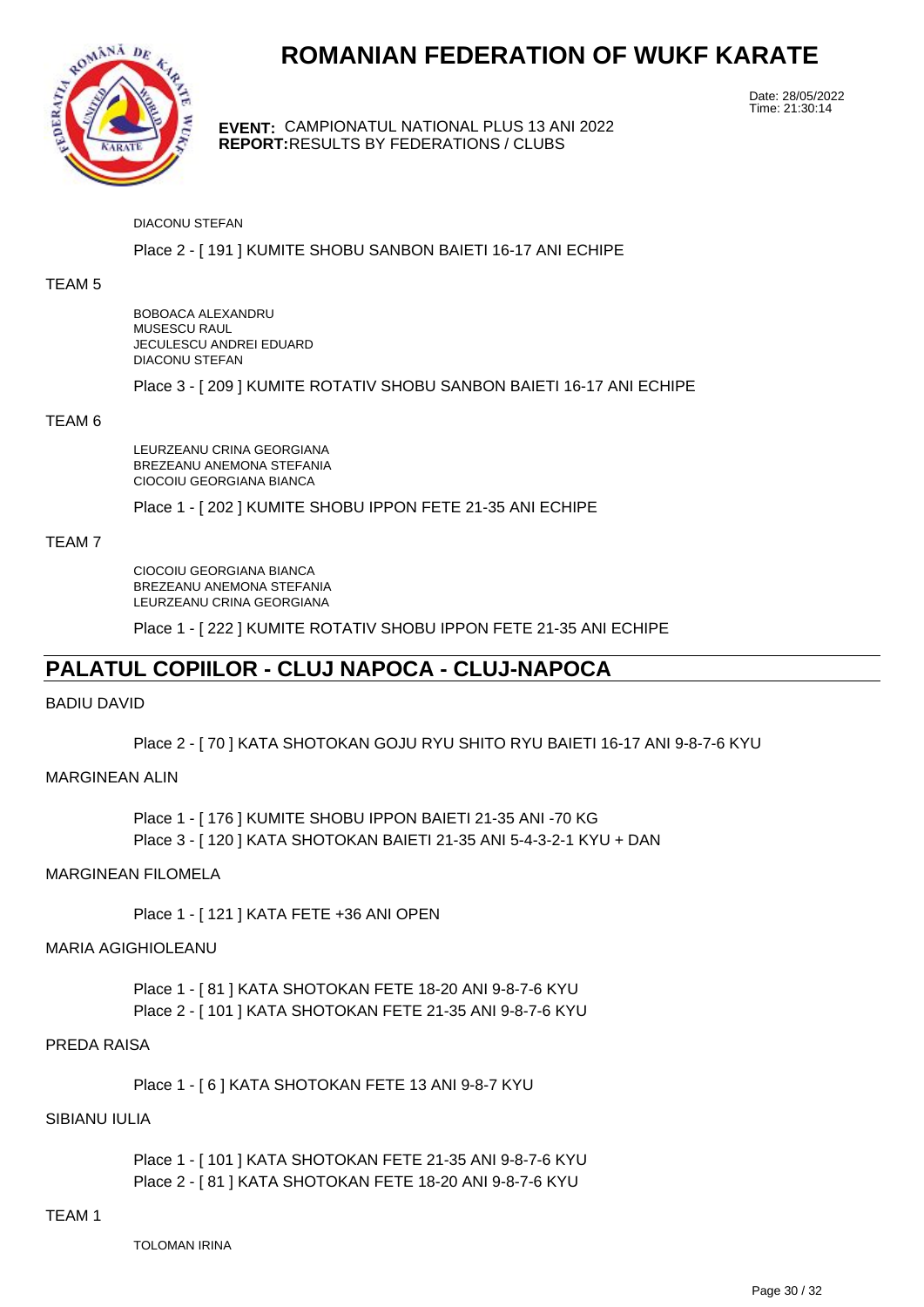

**EVENT:** CAMPIONATUL NATIONAL PLUS 13 ANI 2022 **REPORT:** RESULTS BY FEDERATIONS / CLUBS

Date: 28/05/2022 Time: 21:30:14

SABRINA POPOVICI PREDA RAISA

Place 2 - [ 178 ] KATA INTERSTILURI FETE 13 ANI ECHIPE

#### TEAM 10

ANDREEA MEREU LACATUS GAROFITA CAMPEAN CARINA

Place 2 - [ 202 ] KUMITE SHOBU IPPON FETE 21-35 ANI ECHIPE

#### TEAM 11

ANDREEA MEREU CAMPEAN CARINA LACATUS GAROFITA

Place 2 - [ 222 ] KUMITE ROTATIV SHOBU IPPON FETE 21-35 ANI ECHIPE

#### TEAM 4

OLTEAN SMARANDA IULIA LAPUSAN MARIA AGIGHIOLEANU

Place 2 - [ 184 ] KATA INTERSTILURI FETE 18-20 ANI ECHIPE

#### TEAM 5

MARGINEAN ALIN RUS GABRIEL TEREC RAZVAN

Place 3 - [ 187 ] KATA INTERSTILURI BAIETI 21-35 ANI ECHIPE

#### TEAM 6

VESCAN CATALIN DENIS DUMITREAN BADIU DAVID

Place 2 - [ 199 ] KUMITE SHOBU IPPON BAIETI 16-17 ANI ECHIPE

#### TEAM 7

BADIU DAVID DENIS DUMITREAN VESCAN CATALIN

Place 2 - [ 219 ] KUMITE ROTATIV SHOBU IPPON BAIETI 16-17 ANI ECHIPE

#### TEAM 8

MARGINEAN ALIN INDREICA RAZVAN RUS GABRIEL REDNIC LUCA

Place 3 - [ 203 ] KUMITE SHOBU IPPON BAIETI 21-35 ANI ECHIPE

#### TEAM 9

MARGINEAN ALIN RUS GABRIEL INDREICA RAZVAN REDNIC LUCA